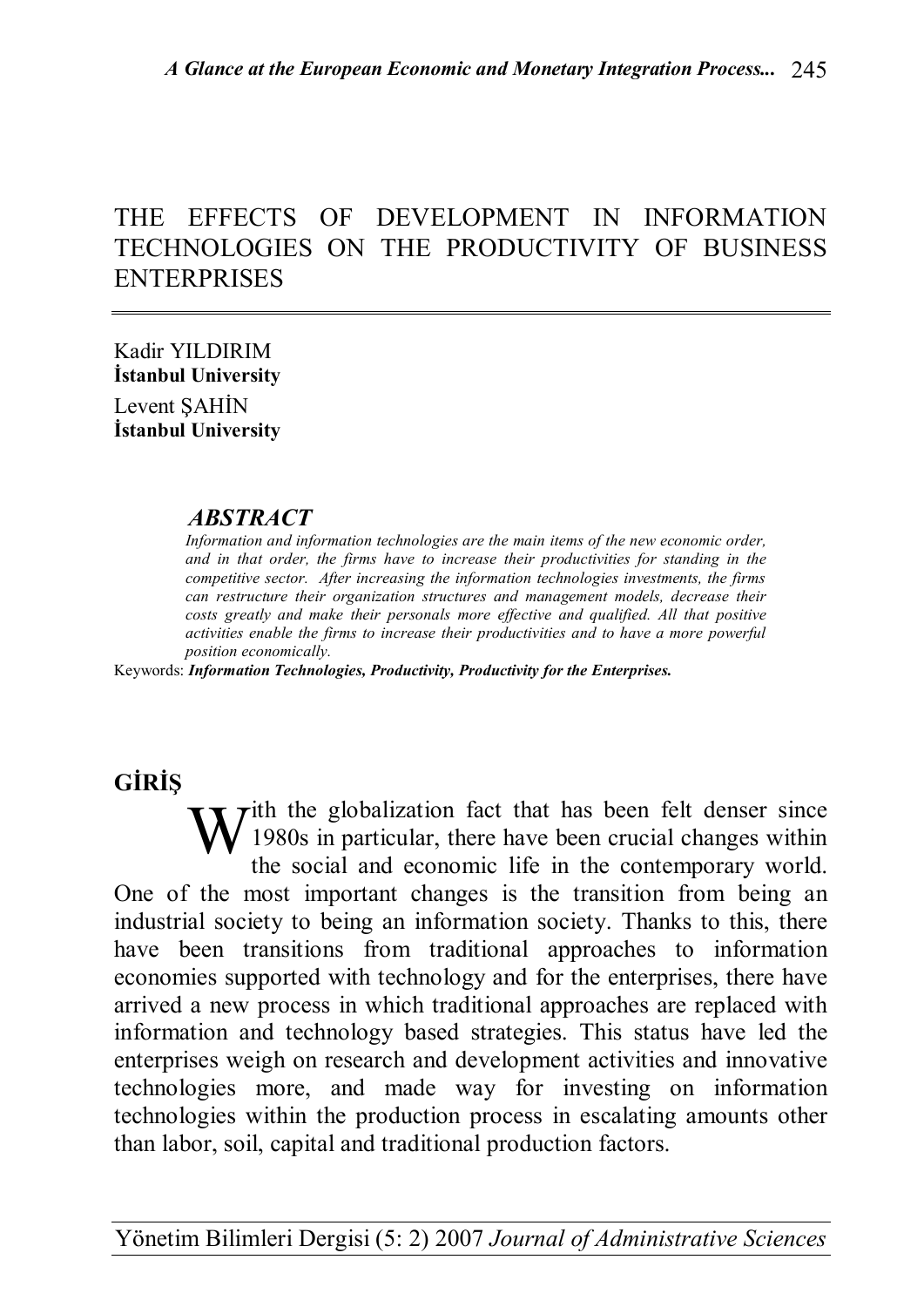With the use of local networks, broad communication networks and sophisticated computer networks such as internet within the enterprises and commercial life, the strategies of the enterprises are being reorganized according to the economic orders, and the organization structures are being developed with the support of technology. These developments provide the enterprises with advantages such as being able to work more efficiently, spend less and use the man power more productively. It is observed that information technologies and various technologic innovations are the foundation of this process that accelerated after 1990's in particular.

Information technologies, defined as accumulation, processing, safekeeping of information and transferring information to somewhere or reaching this information from somewhere, strengthen the relationships and loyalty between the suppliers of the enterprises and their customers as well as contributing to a new process leading to productivity growth by effecting enterprise strategies immensely. Within this process, enterprises restructure their strategies, organizational schemes and executive systems; turn their employees into more qualified workers while decreasing their number, and the most important of all, they can reduce expenses concerning all the stages of production. In a manner of speaking, all these developments increase the productivity of the enterprises.

Within this study, after referring to the basic facts that will enable a better understanding of information technologies, there will be a general evaluation of information technologies concept and the development of these technologies will be mentioned according to their periods. After the productivity issue, which is extremely important both individually and institutionally, is evaluated within the enterprises' aspect, the relationships between information technologies and the productivity of the enterprises will be detailed. The effects of information technologies over the strategies of enterprises, their organizational, personnel and financial structures will be presented within this context.

## **1. Information Technologies and Their Development**

As information society replaces industrial society, individuals, firms, sectors, economies, to sum up, all the fields of socioeconomic life are being reconstructed in an important extent. In this new era, the leading factors of industrial society, labor and capital, are losing their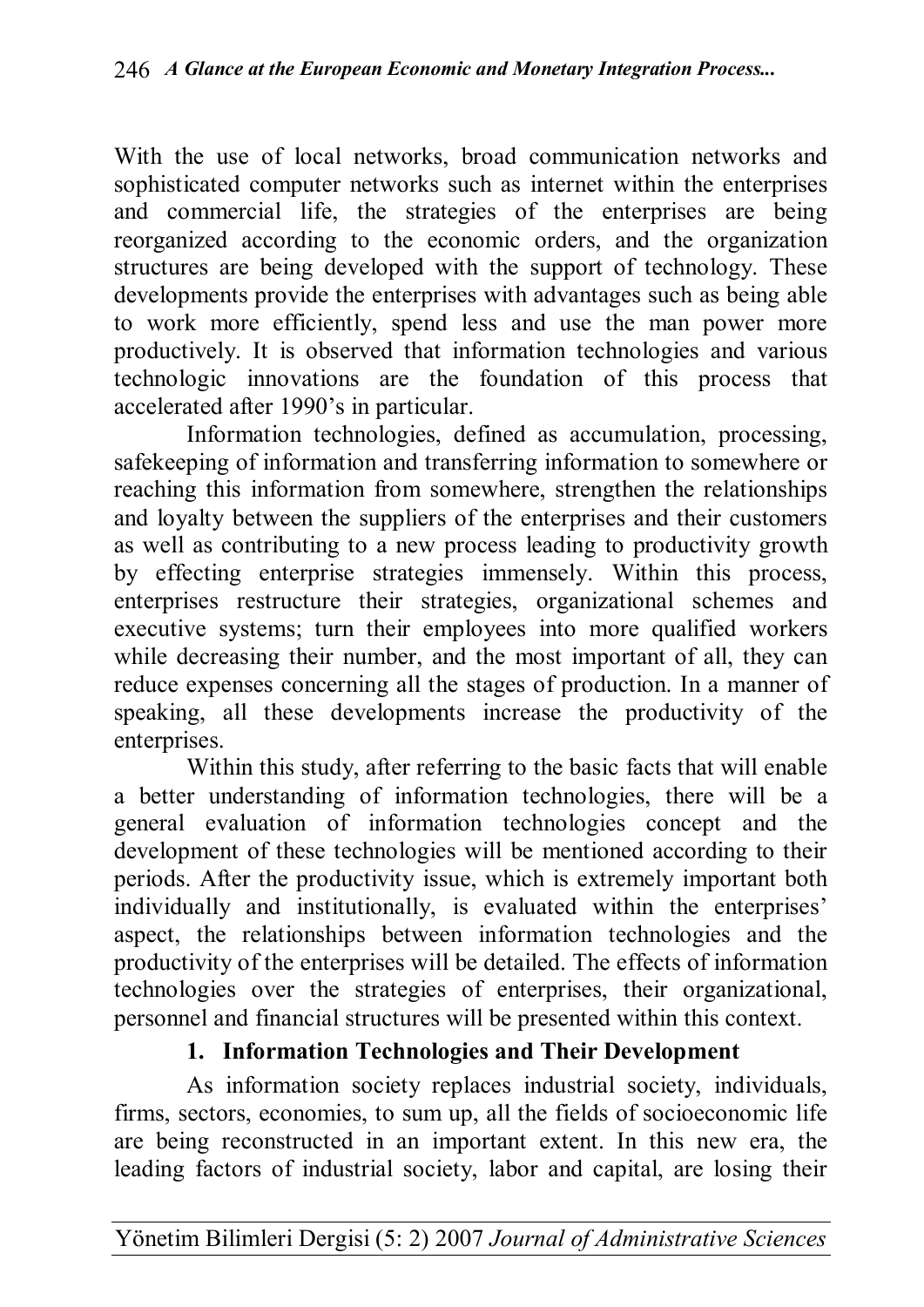importance, and information and knowledge based technologies are taking their places.

In today's world, where information is gaining more and more importance within economic and social life, the source of economic development is changing from tangible capital to manpower that can process and produce knowledge, science and technology are gaining more and more importance, and search and development activities are becoming the main determining factor in productivity process. The rapid technologic developments, leaded by computer networks and internet, in the information and communication technologies are being solutions to the geographical distances between buyers and sellers and thus, enlarging the consumption areas, the markets that is, and providing them an international characteristic. Today, for the developed countries in particular, knowledge assets like knowledge, money, patent, copyright, brain power, experience etc. are becoming more important than tangible capital means such as money, labor, equipment, energy, factory etc. and we are going through an era where the first one plays an effective role.<sup>256</sup>

*1.a. Main Facts Concerning Information Technologies* 

Before explaining information technologies concept, it will be useful to explain informatics, knowledge, technology, computer networks and knowledge society, which are elements directly related to the topic.

1.a.i. Informatics

It is the useful, meaningful and organized state of raw facts and figures that are used in information production and are suitable for illation.257 Informatics, with its most common form, is the processing of information, safekeeping it by storing, transferring the information by means of the easiest and fastest way and providing the information flow. This process constitutes the starting point of information technologies at the same time  $258$ 

1.a.ii. Information

 $\overline{a}$ 

Information, an informatics group and understanding how to get use of this informatics the best way, is the main input of administration

<sup>&</sup>lt;sup>256</sup> Arzu Akolaş, 'Bilişim Sistemleri ve Bilişim Teknolojisinin Küreselleşme Olgusu ve Küreselleşme Üzerine Yansımaları', *Selçuk Üniversitesi Sosyal Bilimler Enstitüsü Dergisi*, (Vol.:12, 2004), p. 8.

<sup>257</sup> H. Bahadır Akın, 'Bilişim Teknolojilerinin Evrimi ve Bilişim Teknolojilerinin Çağdaş İşletmelerde Stratejik Yönetim Üzerindeki Etkileri', *Çukurova Üni. İİBF Dergisi*, (8-1, 1998), pp. 239-240.

<sup>258</sup> Sabahat Bayrak Kök, 'Bilişim Teknolojilerinin Yönetsel ve Örgütsel Etkileri', *Ticaret ve Turizm Eğitim Fakültesi Dergisi,* (Vol.: 2, Year: 2006), p. 125.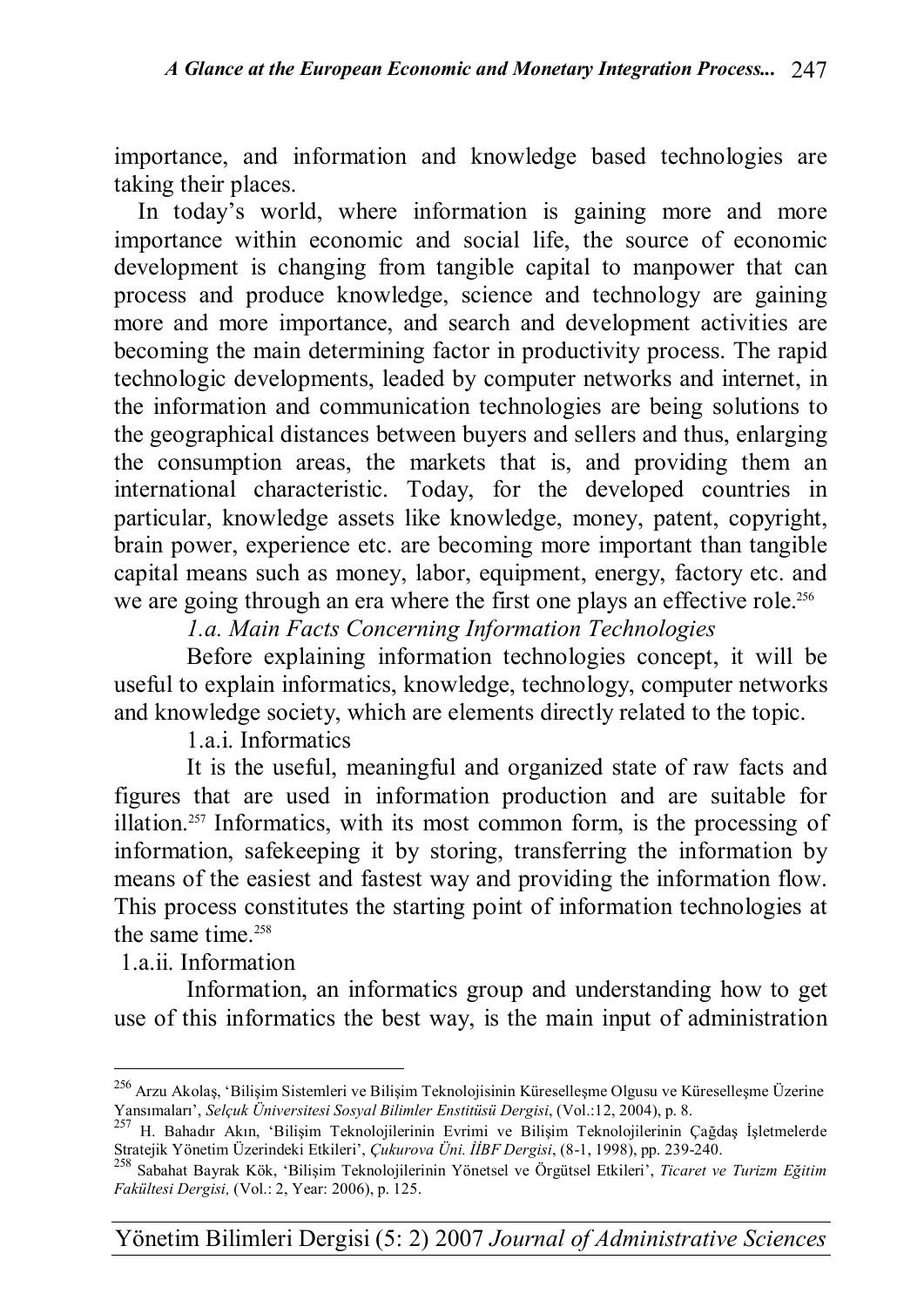and organization processes and seen as the most strategic source of social and economic life in the contemporary world.<sup>259</sup> The big revolutions and crucial developments that took place with the help of technology in the information field has played the major role in the transition from traditional sectors (iron and steel sector etc.) that require a lot of energy and based on mass production to industries that are bottomed on advanced technology and flexible production (micro electronics etc.). In these new industries information is more important than raw materials and man power.<sup>260</sup>

1.a.iii. Technology

Technology, the ways and methods people use during production activities and all the methods people possess and use to change their environment, includes different techniques and their information, products manufactured via that information and the creation process of this products.261 Technology is the application of information and information based methods in order to conduct any kind of work. If the information and the information based method let one save time for some particular work, technologic development can be mentioned. Technology and development supported by technology, which are two of the most important factors that led the industrial revolution to be experienced together with capitalism, are the main factors for the information society process to exist as information technologies have come into the production tools field and all other fields of life.<sup>262</sup>

1.a.iv. Computer Networks

In its simplest meaning, network means communication between people. The computers, connected to each other through computer networks and using real-time fast communication systems, provides important opportunities in uniting the control systems both within the companies and among the companies, and in shortening and detailing the time. While computer networks provide horizontal connections among the functions that are geographically located in different places, they

 $\overline{a}$ 

Yönetim Bilimleri Dergisi (5: 2) 2007 *Journal of Administrative Sciences*

<sup>259</sup> Bayrak, 'Bilişim…', p. 124.

<sup>260</sup> Akolaş, 'Bilişim…', p. 38.

<sup>261</sup> Mikail Erol, Metin Atmaca and Levent Şahin, 'Bilişim Teknolojilerindeki Gelişmelerin Muhasebe Meslek Elemanlarının (SM-SMMM-YMM) Mesleki Faaliyetlerine Olan Etkileri ve Ampirik Bir Çalışma', *Muhasebe ve Denetime Bakış*, (Vol.:13, Year:4, September 2004), p. 32.

<sup>262</sup> İsmail Hakkı Yücel, *Türkiye'de Bilim Teknoloji Politikaları ve İktisadi Gelişmenin Yönü*, (Ankara: DPT, Number: 2690, 2006), p. 8.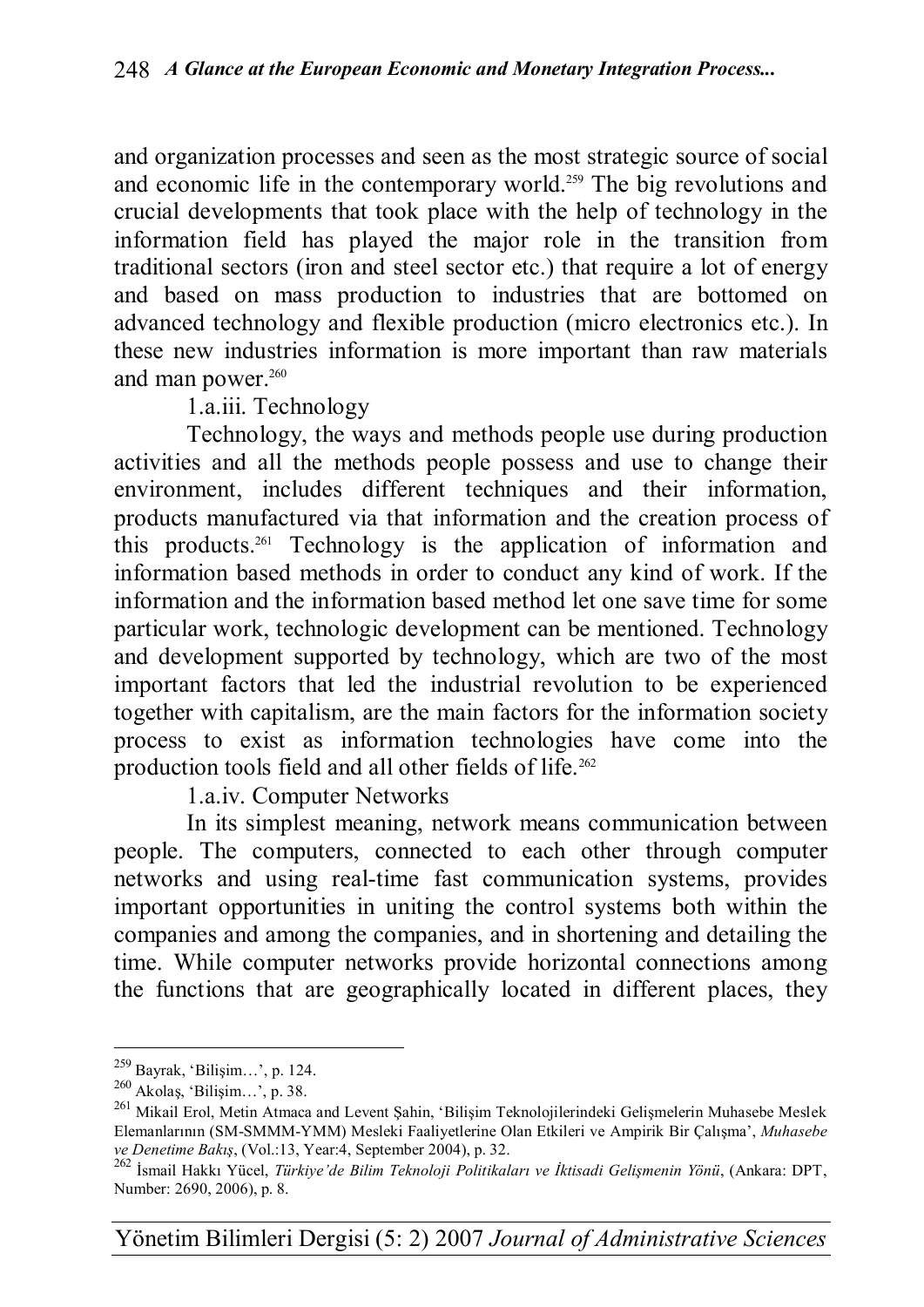contribute to a vertical integration between strategic administration and functional administration within the organization.<sup>263</sup>

There are three types of computer networks; local area networks (LAN), wide area networks (WAN) and internet:<sup>264</sup>

- 1. Local area networks are the most effective and low cost computer networks that can be used when a small number of users need to connect to each other often or for long term. These networks are usually used for providing information transfer among the units within the enterprise or the individuals.
- 2. Wide area networks are the networks used for connecting the remote users to each other.
- 3. The birth of internet, which provides information sharing through computer networks, was a consequence of the developments in military technologies as in many other technologic developments. The United States of America planted the seeds of internet within DARPA (Defense Advanced Research Project Agency) project after 1960's during the cold-hot war times against Russia, Cuba and Vietnam in order to be able to maintain communication in case of a atomic war. Later on, the meaning of internet evolved and it has become an academic medium that lets a lot of scientists in the world communicate and a commercial field. Together with the day by day increasing interest, the existing commerce fields have moved to the virtual world giving rise to new commerce fields both for the companies and the customers. Besides this, the markets have widened since the commerce fields easily reached everywhere in the world thanks to internet and this triggered globalization in the economic aspect. Today, internet provides a lot more than commerce; information concerning medicine, culture, art, education and many other fields are offered for individuals to use $265$

<sup>&</sup>lt;sup>263</sup> Akın, 'Bilişim...', pp. 242-243.

 $^{264}$  Erol, Atmaca and Şahin, 'Bilişim...', p. 33.

<sup>&</sup>lt;sup>265</sup> İzzet Uslu, 'Küresel Pazar ve Elektronik Ticaret'<u>, http://www.bilgiyonetimi.org/cm/pages/mkl\_gos.php?</u> nt=458, p. 9, 21.01.2006.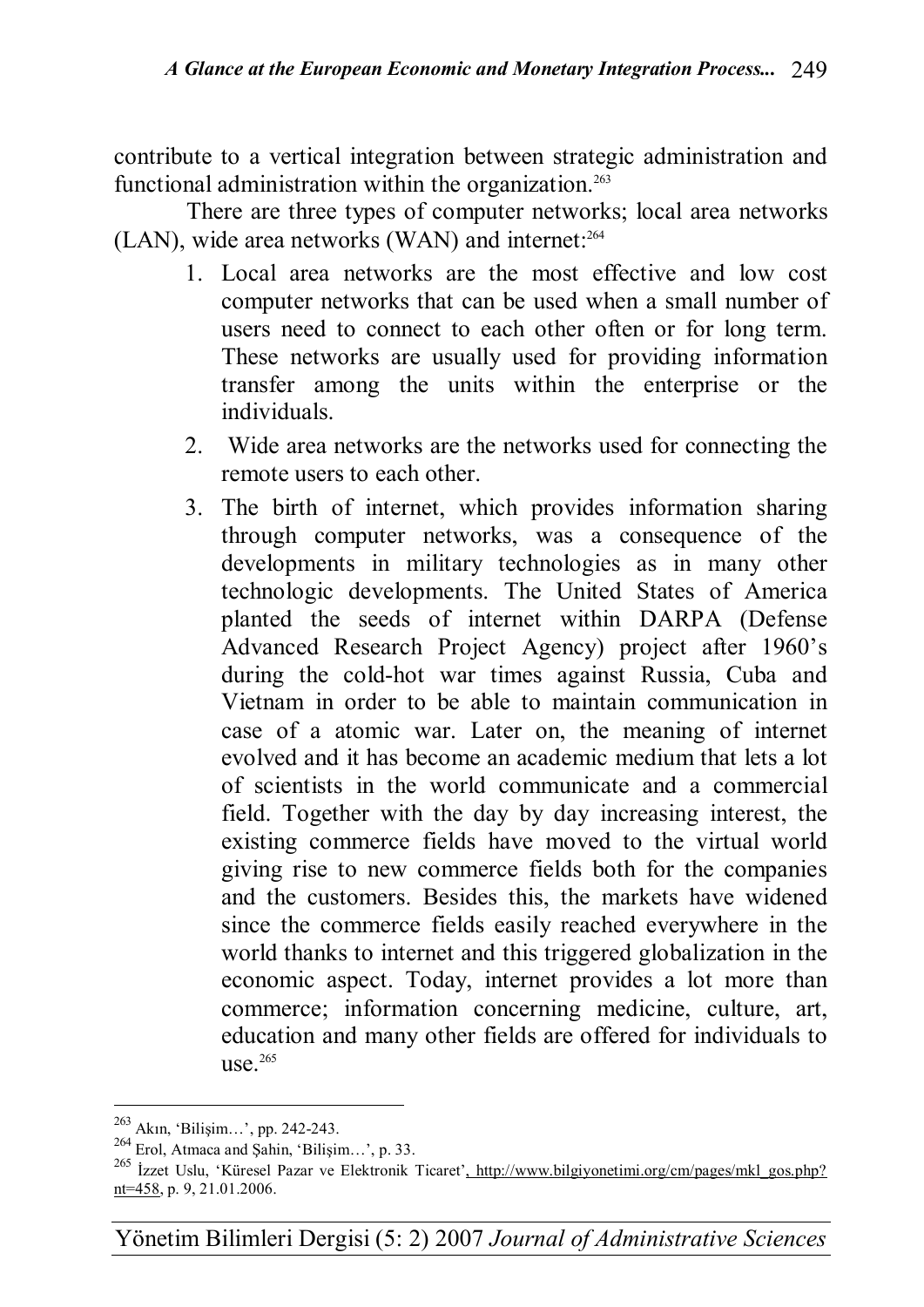Computer networks remove the hindrances to communication and cooperation, and supports synergy formation and joint entrepreneurship within enterprises. As a consequence of increasing networking, the controlling and commanding activities are lessening and becoming easier, the hierarchy is weakening and thus computer networks are affecting the structural, technologic and cultural dimensions of the change in different extents. According to this;<sup>266</sup>

1. Structural Change: Together with the spreading of computer networks, the general structure of the organization turns into a flexible, reactive and flowing shape. Within this structure, the information technology removes functional borders and contributes to the formation of dynamic and self-governing groups. In the field that concerns the relationships among companies, computer networks are weakening the exterior boundaries and providing an opportunity for virtual enterprises to be able have continuous communication both with their customers and their suppliers and see the opportunities within the rapidly changing markets.

2. Technological Change: As the computer and communication technologies develop, the computer networks are developing even more and gain even more importance for the enterprises. Together with technologic developments, computer networks are playing a key role in coordinating and controlling the production and distribution in different geographical regions.

3. Cultural Change: The success within the application process of enterprises depends on the character and method of the administration, and the personality and activities of the administrators. It is essential that the administrators analyze the information extremely good. The administrators have to adopt and carry out an approach in which they pave way for their employees to be able move more flexible to provide more efficient reactions for the customers' demands, to improve themselves and to improve their skills to learn by themselves. 1.a.v. Information Society

As information was accumulated, processed, transferred, used and there became big advances in production aimed technologies, a new society order emerged where people were running after innovation and creativity in all the fields and they had the inclination of competing with

Yönetim Bilimleri Dergisi (5: 2) 2007 *Journal of Administrative Sciences*

 $\overline{a}$ <sup>266</sup> Akın, 'Bilişim…', p. 243.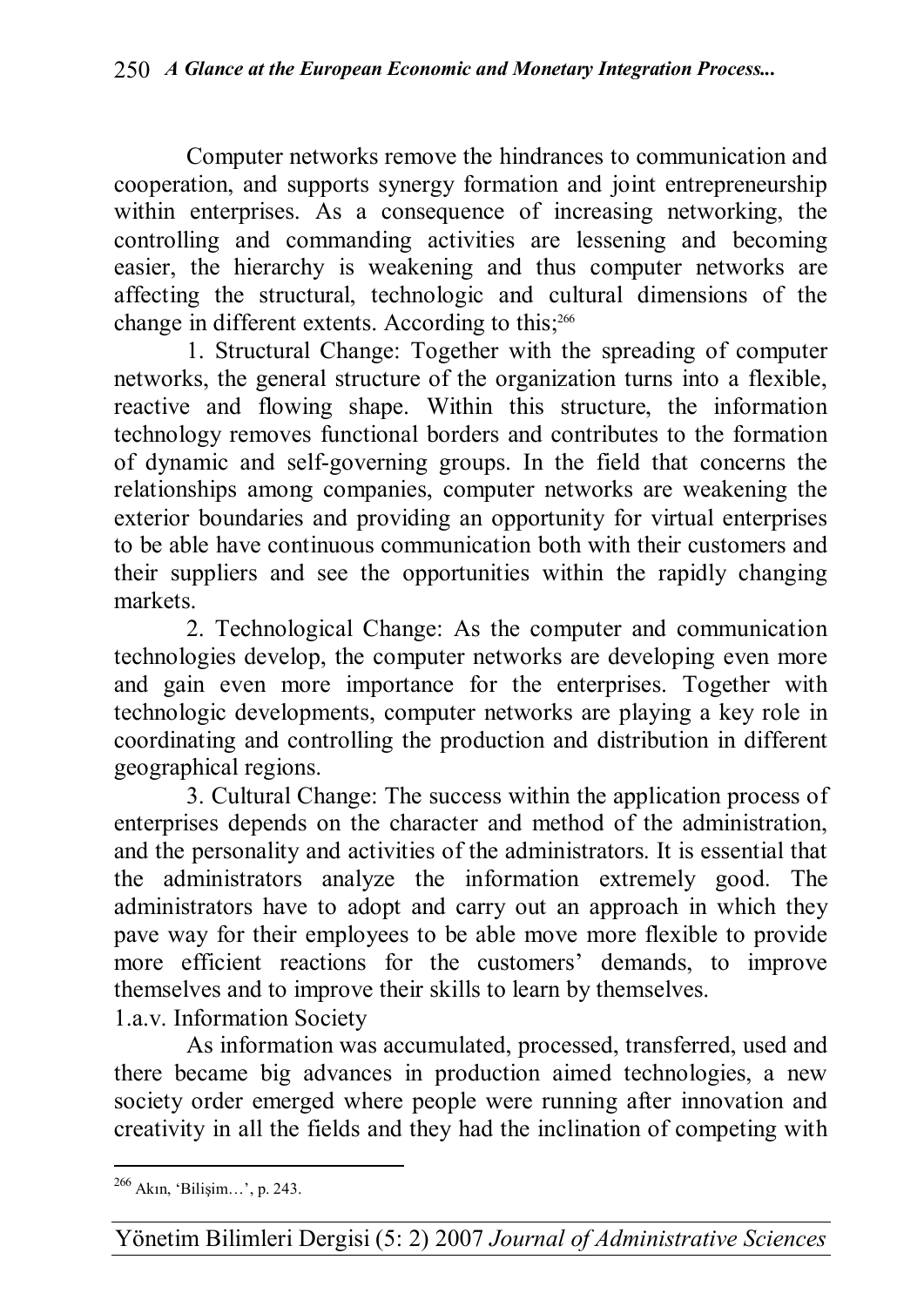each other. The individuals living in this new era called information society were able to read all the information that a  $17<sup>th</sup>$  century man could have gotten throughout a life time, inside the pages of a newspaper in one day. It can be explained as; the demands of the information society individuals from this new order have increased in parallel with technologic development.<sup>267</sup>

Today, in the developed countries, a rapid transition process is actualizing from information to information economics where there are industry and services based on intensive production. The main features of these economies, where information is dominant in all fields, can be lined up as below:<sup>268</sup>

- 1. Technologic development based on search and development,
- 2. The rapid growing intensive information and informatics activities,
- 3. As a consequence of intensive search and development, the reduction in time for the product to enter the market,
- 4. The convenience communication provides and the rapid globalization as the result,
- 5. The increase in the integrity of the products.

In traditional economies, while production functions are focused on laborers, capital, energy and raw material, information and technology are considered as production means that are effecting the production from the outside. For the information based economies, information is considered as a function that is effecting the production more directly. And this means; especially within the developed countries, the basis of leadership depends more on brain power and information-intensive technologies assisted by it than financial sovereignty or traditional cost advantages. Within this scheme, the enterprises are reconstructing their organizations setting out from a conjecture in which the world economy is dependent on competition and the ones who can shorten the life span of their products the most effectively will survive.<sup>269</sup>

*1.b. The Concept of Information Technologies*

<sup>267</sup> Haldun Akpınar, *Daha Hızlı, Daha Güçlü, Daha Yüksek*, (Ankara: Türkiye Bankalar Birliği, No: 172, 1993), p. 4.

<sup>268</sup> Yücel, 'Türkiye'de…', p. 84.

 $^{269}$  Yücel, 'Türkiye'de…', p. 63.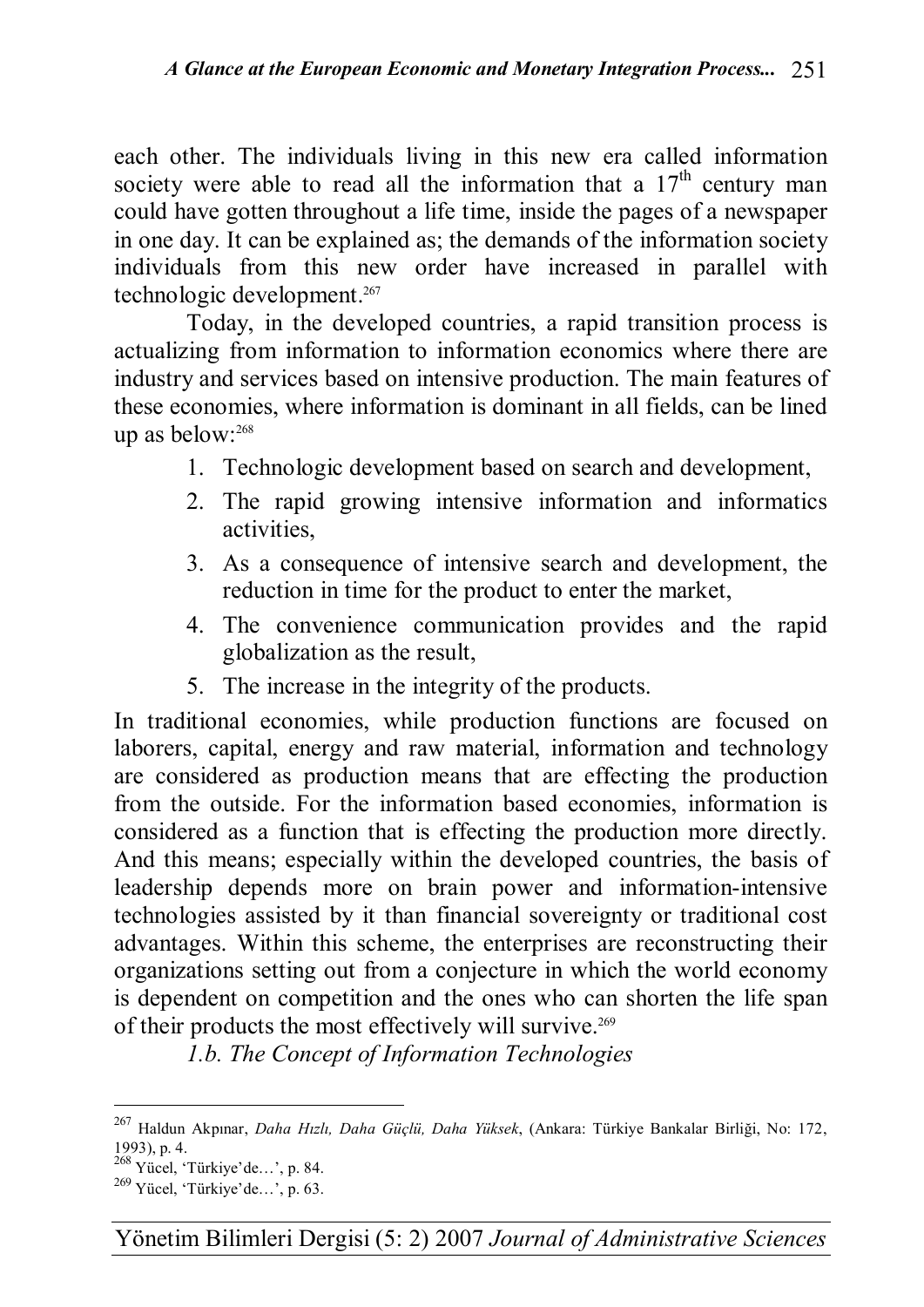The developments in computer and communication technologies are continuously effecting and changing the activities of the enterprises in cost, time, quality and service aspects. Especially, while the advancements in information technologies are causing radical changes within the structure of enterprises, they provide new opportunities such as letting the enterprises enter new markets, present their products and services, enhance the productivity of their process, bring them new customers and strengthen the loyalty of the existing customers.<sup>270</sup>

Within the new economic order where information is the main element, various definitions are being made for the information technologies that provide many kinds of opportunities for the enterprises. According to a definition, information technologies are defined as the technologies that accumulate, process, safe keep the information and when necessary transfer this information to somewhere or reach this information from somewhere. In another definition, the technologies serving for the accumulation, safekeeping, processing of information, reaching and delivering it, all of the applications and services, and all the information in the system are named as information technologies. $271$ 

The root is defined as the technology applications that provide the operation processes of the enterprises by redounding information and data to the decision maker administrators of the enterprises.<sup>272</sup>

As technology has gained effectiveness in people's daily lives together with its acceptance in social and economic life, the accumulation of technologic information (new inventions and innovations, the information including r&d studies) has gradually increased, the number of patents of scientific articles have reached incalculable numbers. Considering this, the significant changes both in the meaning and the usage of information make us think in future, the information will be solely numerical. Because, once the numerical information is stored, it can be called, compared and reformed through personal computers by all the users who has the accessing authority. This situation makes it compulsory that mediums bottomed on information technologies to

 $\overline{a}$ 

Yönetim Bilimleri Dergisi (5: 2) 2007 *Journal of Administrative Sciences*

<sup>&</sup>lt;sup>270</sup> Mike Papazoglou and Aphrodite Tsalgatidou, 'Business-to-Business Electronic Commerce Issues and Solutions', *Decision Support Systems***,** (Vol. 29, 2000), p. 301.

<sup>271</sup> Halil Elibol, 'Bilişim Teknolojileri Kullanımının İşletmelerin Organizasyon Yapıları Üzerindeki Etkileri', http://www.sosyalbil.selcuk.edu.tr/sos\_mak/makaleler%5CHalil%20EL%C4%B0BOL%5C155-162.pdf, p. 157, 10.04.2007.

<sup>272</sup> Kök, 'Bilişim…', p. 125.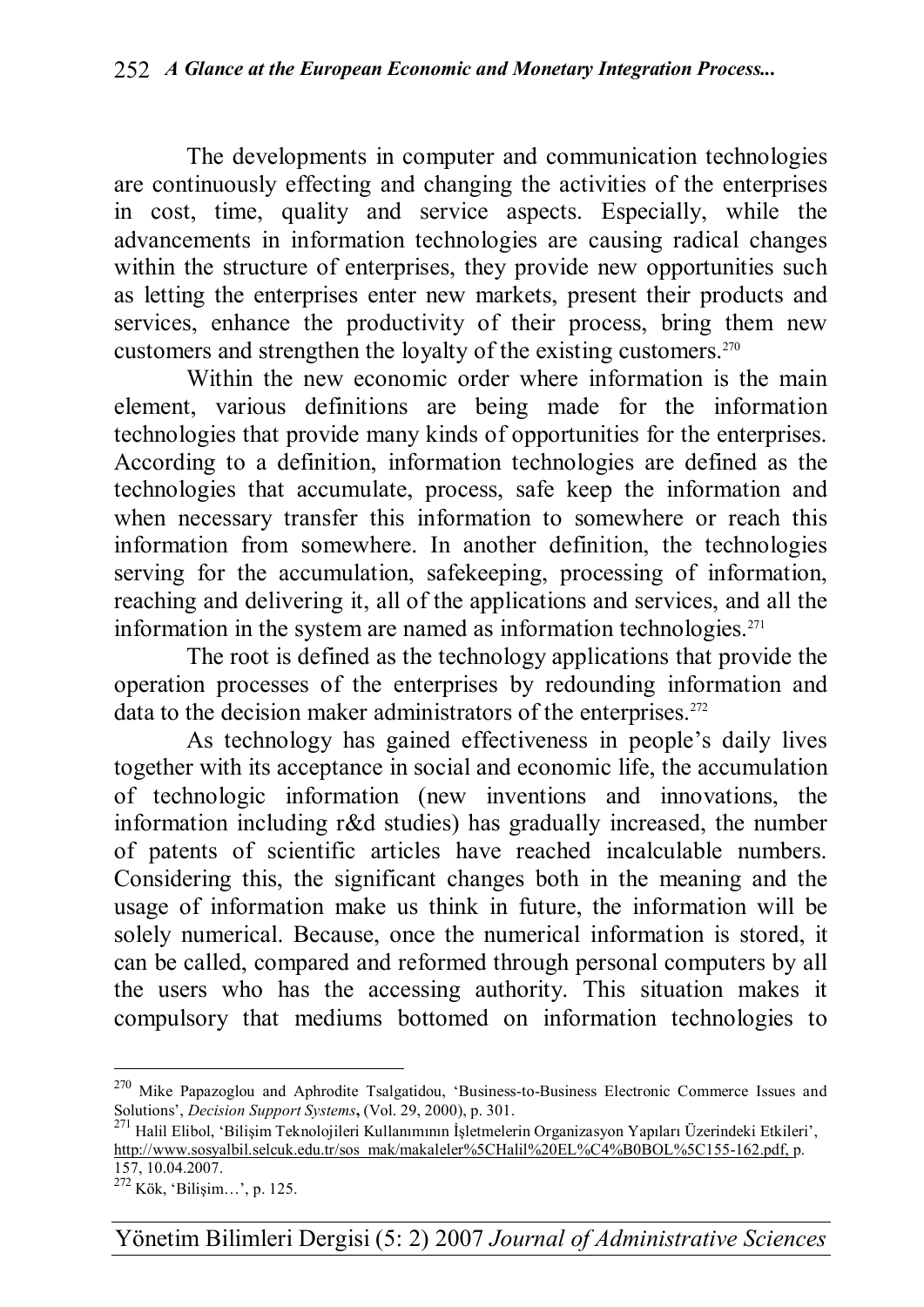provide productive and efficient information usage, communication and deliver it to all the sections of the society be formed. Within this context, when the information technology concept is considered, it can be seen that all the equipments (computer, data accumulating means, network and communication means), applications and services that are developing in a rapid pace and used for providing information to enterprises and individuals are being intended.<sup>273</sup>

## *1.c. The Development of Information Technologies*

The realization of the importance of the information technologies and for it to become widespread have started in 1950's when the computers were shifted to commercial field and used effectively. Through this process, the evolution of information technologies have actualized in three stages basically. These periods can be mentioned as data processing period, micro period and the network period that has gained pace in 2000's:<sup>274</sup>

1. Data Processing Period: During the data processing period that lasted about 20 years between 1960 and 1980, main computers, and hardwares and softwares connected to them have been the main elements. In this period, the enterprises get use of computer systems in sublevel accountancy and the automation of the factory works. The main application of this period is the usage of computers for the existing organizations to provide more efficiency; which is "automation". As a consequence of automation, the number of blue collar workers started to decrease considerably in the early 1970's and this process continued in the 1980's.

2. Micro Period: During the data processing period, the struggles of the professionals (information workers) in middle stages to shift to automation failed in an important extent because of the insufficiency of hardware and software in particular. The new paradigm formed for these demands to be supplied and spread the information technologies to more fields in the enterprises is described with the word "informate". The difference of this period from data processing period is the usage of computers to help professionals unlike the automation process that would replace middle staged administrators. The micro computers made the development of the micro period possible. These computers were

 $\overline{a}$  $273$  Akolas, 'Bilisim...', p. 33.

<sup>274</sup> Akın, 'Bilişim…', pp. 240-241.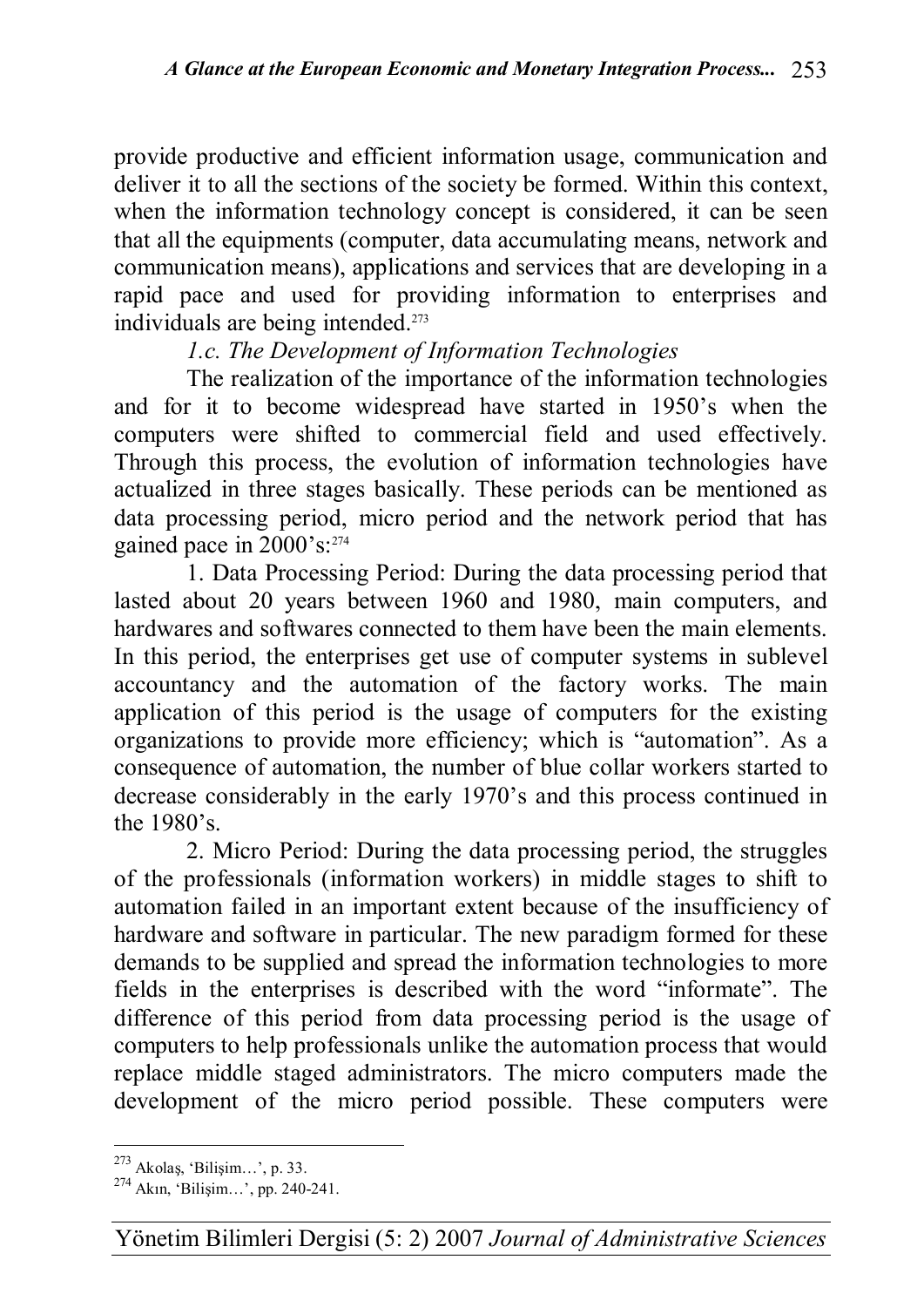enabling people use computers even though they don't know the programming language and they had graphic interfaces. In this period, the usage of computers spread among individuals as well. The start of the period is late 1970's and early 1980's. The first electronic chip was invented by Intel firm in 1971. Due to the advancements in micro technologies, the effects of micro computers are being felt and from consumer electronics to cars and credits cards, almost in all the products micro processors are being used.

3. Network Period: The growing investments in the fields such as the automation of sublevel works, supporting the information workers and advancing the services have constituted a basis for the networks to be set up and spread. Today, the transforming effects of both local and wide area networks are being felt in many fields. In the enterprises, the fast and efficient communication of the employees in all the posts, together with this, the interactive information traffic with the rivals outside the enterprise, ancillary industries and customers over the network, bring a lot of changes both organizational and sectoral.

Since all the countries in the world, especially the developed ones, have increased their investments on information technologies, the expenditure made on this sector has reached an important level in these countries' GDP. Especially, together with the development in the newly growing economies, the demand for information and communication technologies in the world has increased as well as the investments and between the years 2000-2005, there emerged a %5.6 growth rate worldwide. In this field, it is mentioned that China's information and communication technologies expenditures have increased %22 per year in American Dollars and reached 118 billion in 2005. In addition to China, the fastest increase rates took place in Russia with %25 and in India with %23. Since Indonesia, South Africa and East Europe are among the countries whose investments have increased a lot, it is apparent that the investments on technology are not just peculiar to developed countries.<sup>275</sup>

Due to the increasing importance of new technologies within economic and social life, every year the European Commission publishes a report and index (European Trend Chart on Innovation) evaluating the

<sup>275</sup> <sup>275</sup> OECD, *OECD Information Technology Outlook: 2006 Edition*, (OECD 2006: http:// www.oecd.org/dataoecd/15/30/37826938.pdf), 21.04.2007.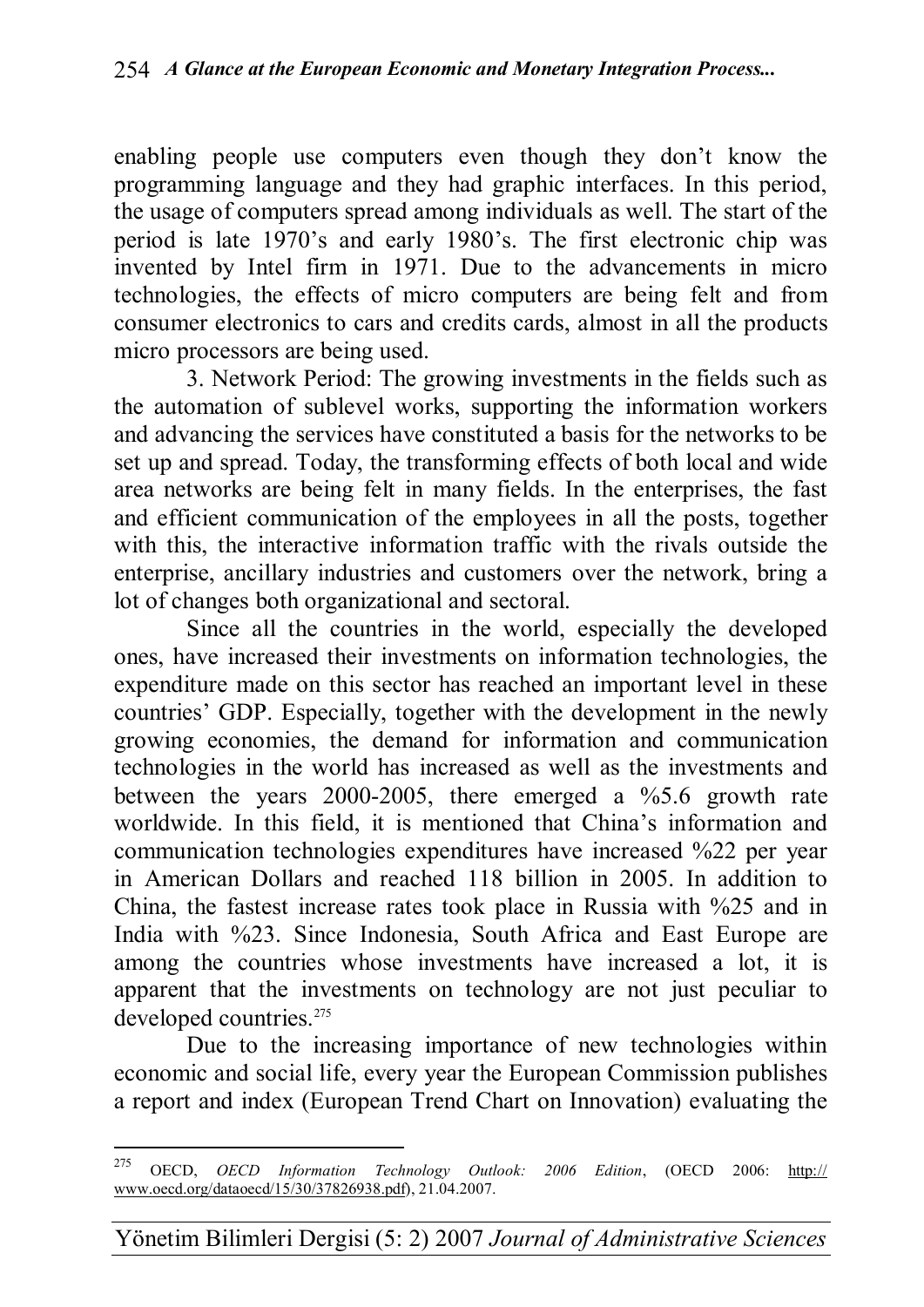innovation performances of the member and partner countries according to the Lisbon Strategy. In the report, the countries are classified as "Leading Countries", "Average Performance", "Catching Up" and "Losing Ground". According to the results of 2005 report; Turkey is in the "losers" club together with Estonia, Spain, Bulgaria, Poland, Slovakia and Romania and is in the last place in the index with 0.06 point. The second worst Romania has 0.16 points while the leader country of the index and thus the one who cares about information and communication technologies the most is Sweden with 0.72 point. The report anticipates that the time needed to reach the Europe average is 20 years for the "Catching Up" group and over 50 years for the "Losing Ground". This is an important indicator that shows how much our country has fallen behind in this field.<sup>276</sup>

On the other hand, United States of America is the world's leading country regarding information technologies investments. Her yearly increase rate in information technology is higher than many other sectors. In 2004, the merchandise and goods production industry gained %3.1 value, service industry gained %5.1 value in American economy whereas information technologies gained a real value of %14.7 which is much more higher than the other sectors and this displays the facts clearly.<sup>277</sup>

If we check how the status of the American economy in general reflected to the enterprises in the country, we can see the investments made on information technologies increased about %28 per year between the period 1987-1999. It is found out that this rate, for the same period, is greater than the annual rate of investments made on labor factor, capital and all other fields other than information technologies. This status clearly proves the importance enterprises give to information technologies in America.<sup>278</sup>

## **2. Productivity For The Enterprises**

 $\overline{a}$ 

It is possible for the enterprises to get more quality and much more output by increasing the amount or the types of any of the

<sup>276</sup> European Commission, *European Innovation Scoreboard 2005: European Trend Chart on Innovation*, (Brussels: 2005), pp. 12-13.

<sup>&</sup>lt;sup>277</sup> Marco Iansiti and Gregory L. Richards, 'The Information Technology Ecosystem: Structure, Health and Performance', *The Antitrust Bulletin*, (Vol. 51, No. 1, Spring 2006), p. 89.

<sup>278</sup> Ronald Vincent Ramirez, *The Influence of Information Technology and Organizational Improvement Efforts on the Performance of Firms*, (Ann Arbor: ProQuest Information and Learning Company, 2003), p. 118.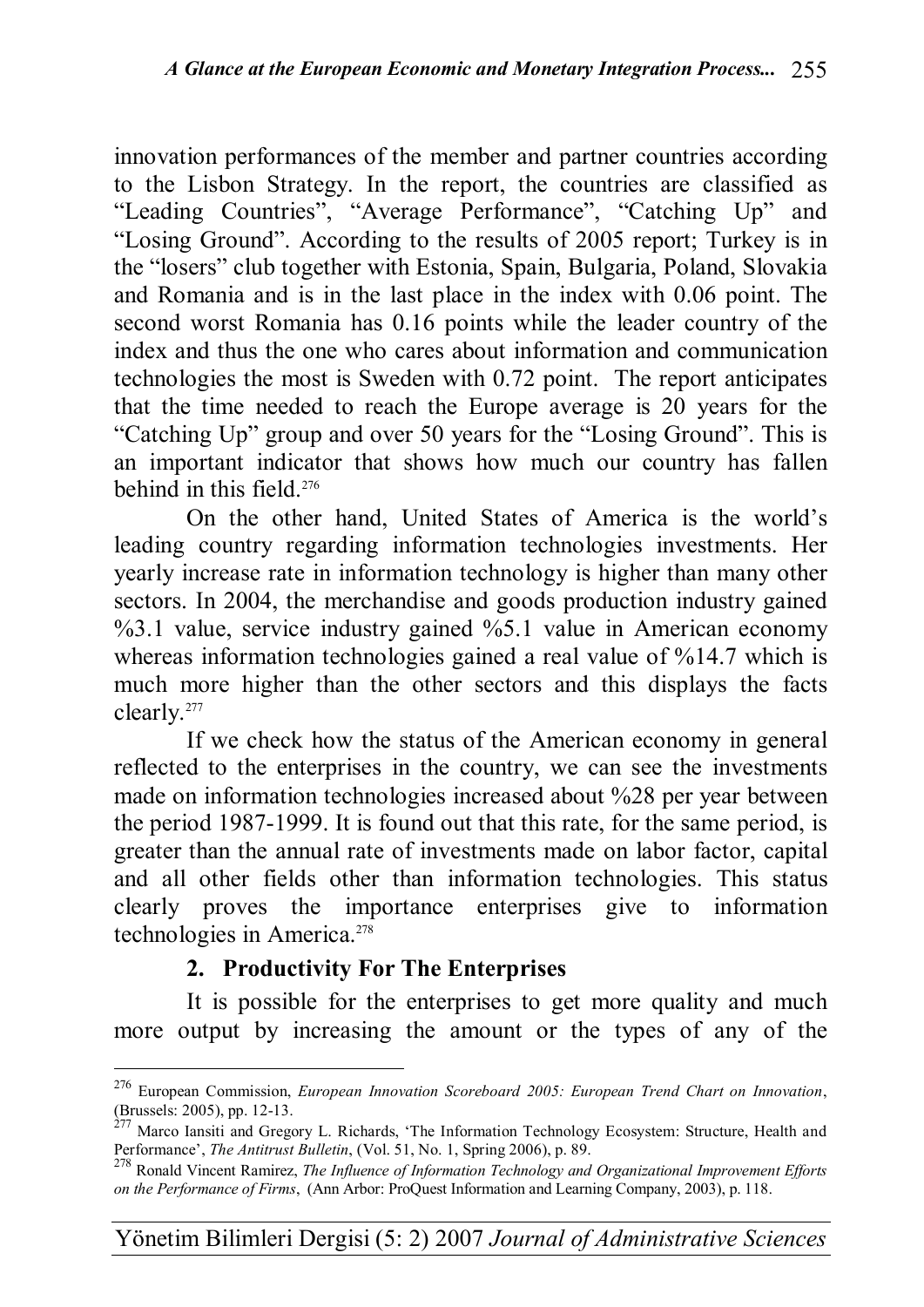production factors consisting of labor, capital, soil and natural resources or changing these. And this means an increase in productivity. A possible increase in the productivity will lessen the costs, if this money is returned to public it will serve for all the individuals, if the income is shared with the workers as well, the employees of the enterprise and their families will benefit. In other words, it will serve for the social welfare. And this portrays the importance of productivity for the enterprises as well as individuals and society.<sup>279</sup>

### *2.a. Definition and Importance*

 $\overline{a}$ 

There are two main definitions concerning productivity. The first one is a comprehensive one. It is explained as a rationalist life style having the aim of actualizing productivity and the right things in a right way and by conducting an economic study. It is not possible to define and evaluate such a huge productivity concept introducing simple relationships and commenting on the results. Even an enterprise level study requires the targets and post to be determined in the enterprises, the production resources to be provided, all the administrative functions concerning the usage of these, and the interaction and results among all the production resources to be determined and interpreted.<sup>280</sup>

Since considering productivity at this huge dimension comes together with describing and evaluating problems, the topic is approached with a narrower extent and by handling productivity within the enterprise level, a productivity definition is made taking the inputs and outputs within the production process as a basis. Thus, productivity is expressing the relationship between the input for the production and the outputs after the production and means producing by evaluating the resources the best and most efficient way.<sup>281</sup> Therefore, productivity is technically described as "the ratio between the product and services amount, and the expenditures made for this product and services and generally this ratio is formulized as output/input. However, since the fields other than economy are being subject to increasing amounts of

<sup>&</sup>lt;sup>279</sup> Kwang Sun Lim, Soo Cheon Kweon and Hyoun Jong Kim, 'Productivity and Economic Peformance of Information Technology', *Technology and Society*, (June 1997), p. 262.

<sup>280</sup> Zühal Akal, *İşletmelerde Performans Ölçüm ve Denetimi*, (5. Ed., Ankara: Milli Prodüktivite Merkezi, No: 473, 2002), p. 24.

<sup>281</sup> Andreas Horstein and Per Krusell, 'The IT Revolution: Is it Evident in the Productivity Numbers?', *Economic Quarterly*, (Federal Reserve Bank of Richmond, 86-4, Fall 2000), p. 51.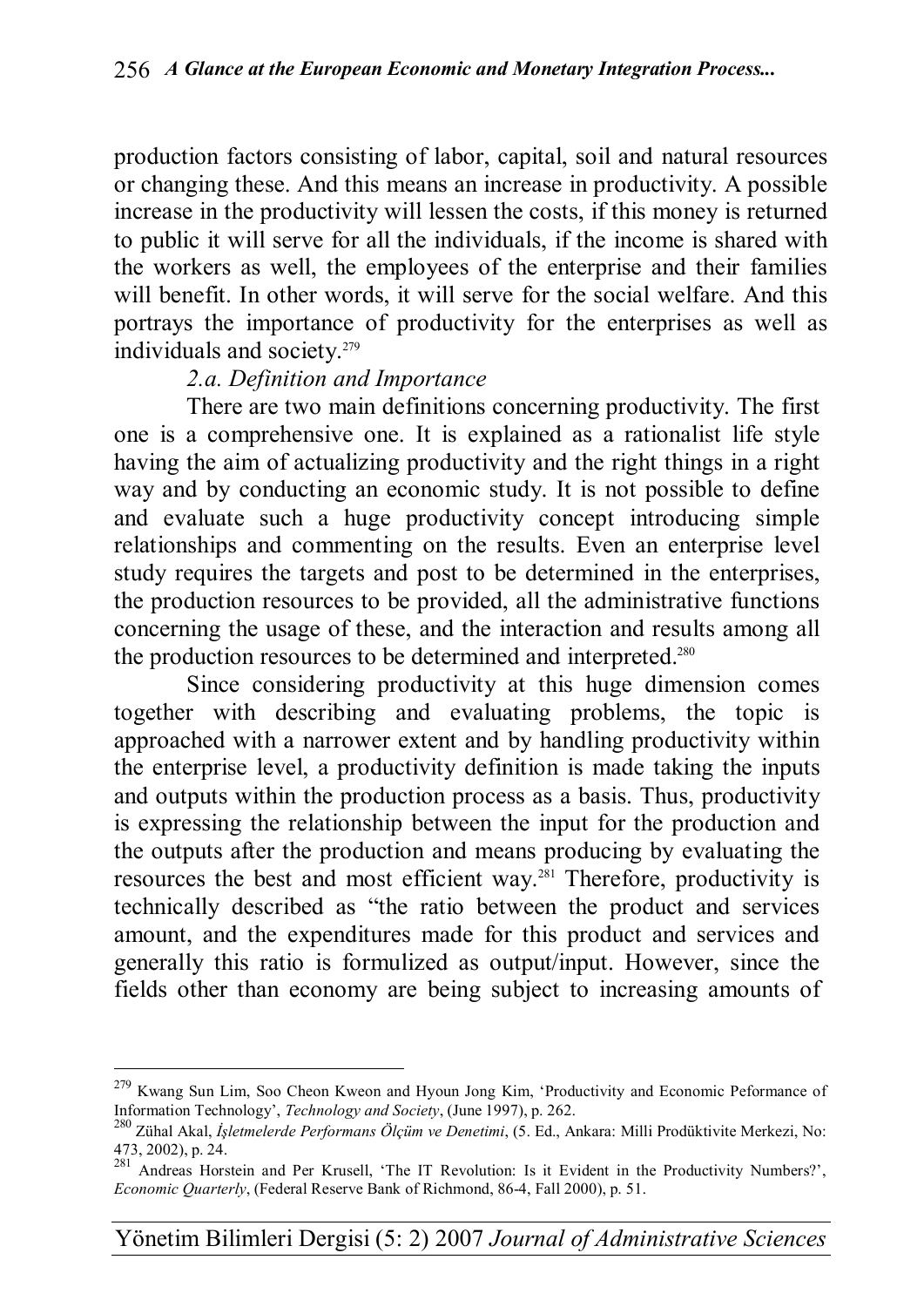examination, changes in the definition on productivity has been observed.

### 2.b. *Methods to Increase Productivity*

Today, when we talk about productivity, it is considered together with enhancing the quality of the service provided, preserving the nature and environmental structure, providing the workers the best living and working conditions and meanwhile trying to increase the production amount per input.<sup>282</sup> Besides, for an enterprise of any sector to be successful, she has to be able to organize the output-input relationships in favor of the firm, that is to say to be able to increase the productivity. There are three methods for the the enterprises to increase their productivity regarding the input-output relationship aspect:<sup>283</sup>

- 1. Keeping the input amount stable and being able to produce more outputs.
- 2. Producing the same amount of output while decreasing the inputs.
- 3. While increasing the amount of inputs, providing more output amounts than the input.

The importance of the productivity dimension is even clearer considering the meaning of the increase in productivity for the administrators, workers and even national interests. According to this, productivity increases within the enterprise level mean more production with less cost, and more income and profit. If these benefits provided through efficient administration and working manner can be shared by workers and employees in a fair way, a welfare and social benefit increase for the people in general will take place.<sup>284</sup>

To be able to get use of all these advantages it is an inevitable fact that the enterprises should make increasing productivity one of their top priorities. Various ways can be traceable in order to increase productivity:<sup>285</sup>

1. One of the most popular ways of increasing productivity is getting use of scientific and technologic developments. According to this, the enterprises that are able to reconstruct their organization

<sup>&</sup>lt;sup>282</sup> Milli Prodüktivite Merkezi, 'Verimlilik Nedir?', http://www.mpm.org.tr/verimlilik/, 20.04.2007.

<sup>283</sup> Akal, *İşletmelerde…*, p. 25.

<sup>284</sup> Ibid, p. 27.

<sup>285</sup> Milli Prodüktivite Merkezi, 'Verimlilik…'.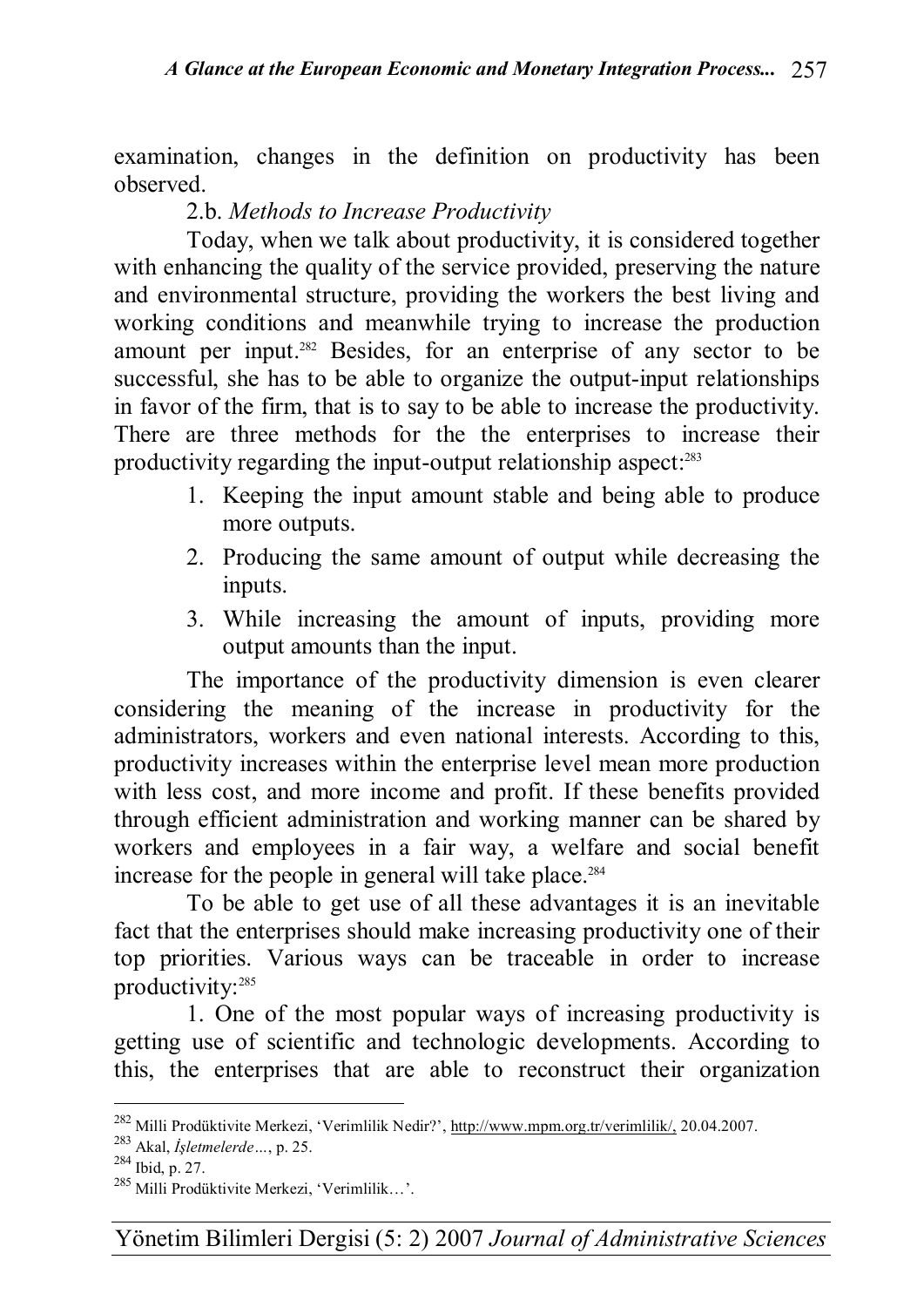structures and always keep them firm, will gain productivity increase and by increasing their income they will strengthen their competition capacity.

2. It can be possible to increase production by applying some changes within the scope of production process. For instance, if an establishment buys semi finished products and starts processing it, since the units that are having high costs and risks will be switched off, the productivity will increase.

3. Together with the developments in the organization and the administration, productivity can be increased. The enterprises that can be successful in putting forward targets and defining the means that are to be used in order to attain them, transporting the materials, planning the production, managing the active and passive assets, and finally managing people.

4. Using the capital capacity of the machineries and counters that cannot be changed much in a short time period and are being used in production in full capacity as well as man power and preventing the long term inactivity of these in particular, are one of the ways of increasing productivity.

5. Enhancing the quality of the inputs and most important of all enhancing the quality of man power will enable the enterprises increase their productivity for sure.

### **3. Information Technologies and The Productivity of the Enterprises**

Increasing the social welfare in a country depends on continuous growth and continuous employment. While continuous growth is possible by enhancing the competitiveness of the country, the most important means in preserving this competitiveness is seen as the increase in productivity of the country. On the other hand information and communication technologies are two of the most important factors in increasing the productivity. Within this context, the efficient production and usage of the information, reaching to it, processing it, sharing it and, including it to decision making processes are very important. And this makes the application of information Technologies in the companies a must.<sup>286</sup>

 $\overline{a}$ <sup>286</sup> Peppers&Rogers Group, *Bilgi Toplumu Stratejisi: Strateji Belgesi*, (Ankara: DPT, 2006), p. 6.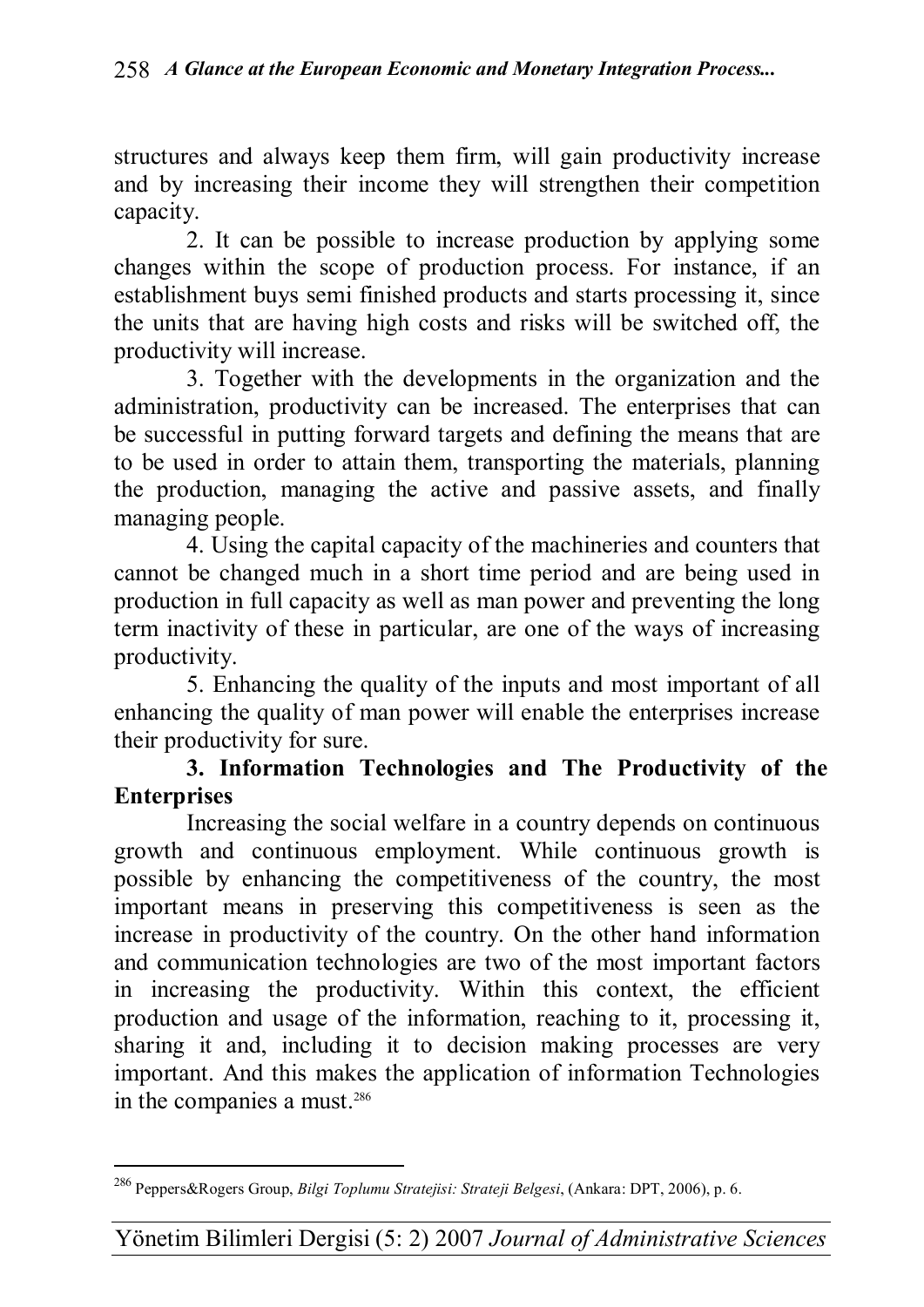Information technologies play an important role in the reconstruction of enterprise structures and work processes. The work processes mentioned are operations intended for product and services production, marketing and selling, processing and arranging the orders and conveying them to the customers, and after sales consumer services and the relationships with the customers. After installing the information technologies to the enterprises, the increase in system productivity, providing the customers with better quality goods and services, lessening the costs to the minimum level, developing new products based on information are possible. In addition, today it has come to a point that for the enterprises to gain competitiveness power, it is inevitable that they use information technologies.<sup>287</sup>

Providing the efficiency within the administrative functions depends basically on acquiring the right information and using it. For instance, reaching the right information about future is crucial for this function to operate properly. The effectiveness of the control function will increase with the usage of the right information concerning the situation that arises. It is known that one of the most important duties of the administrators, decision making, can only be effective with the right information. Information is one of the most important sources within all the administrative processes as in the case of the employees' motivation. Information technologies are being used in the administrative systems and increasing the efficiency as well as giving rise to radical changes in the administrative activities. According to this, the general effects of the usage of information technologies to the enterprises can be lined up as  $below<sup>288</sup>$ 

1. As the relationships and connections among the enterprises themselves and other enterprises, and between customers and producers, reach a fully solid infrastructure by the agency of information technologies, the economic relationships get denser in all the levels. The geographical borders can be removed and the costs of transportation and transmission processes can be reduced considerably.

2. The enterprises that have widened their customer range, will increase their incomes and will have the opportunity to reduce their expenditure as a result of the increasing productivity.

 $\overline{a}$ <sup>287</sup> Elibol, 'Bilişim...', p. 159.

 $288$  Ibid, pp. 159-160.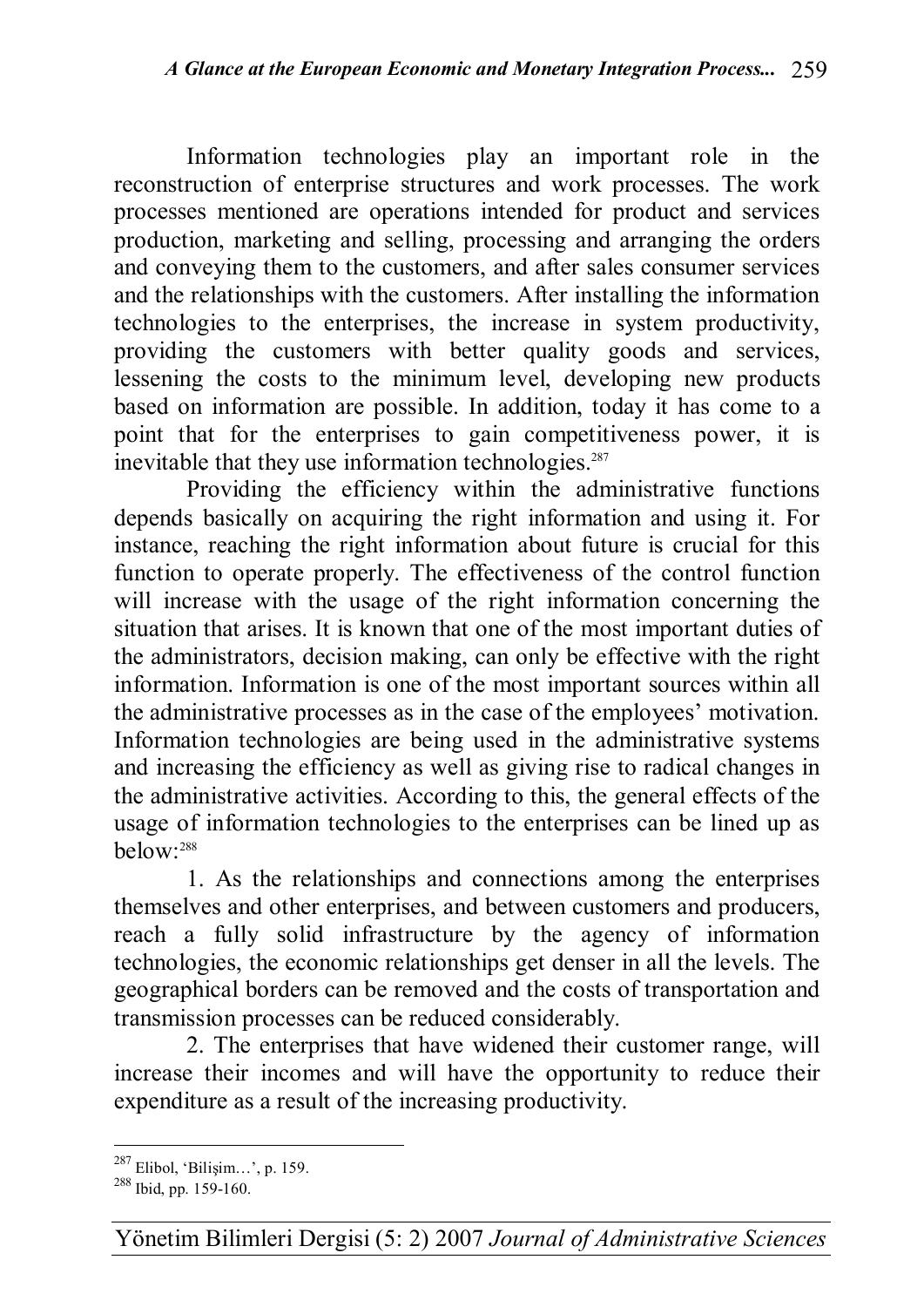3. The enterprises stabilize their positions within the industry by doing duly production, advertisement, sale, sufficient storage and meeting the demands and needs of the consumers. Thus, information technologies provide cost advantage regarding the effectiveness and productivity of administrative systems of the enterprises.

4. Information technologies, using some methods such as internal accountancy and data base transmission in particular, are almost completely removing operation durations. This prevents time waste and provides an opportunity for the remaining time to be directed for more productive works.

5. Thanks to information technologies, the enterprises can save and preserve all the information related to their activities and clients on the electronic medium and can recall easily in case of a possible need.

Yet, we should keep in mind that for the enterprises to get use of the advantages the information technologies provide and for the information technologies to play a main role in the growth of the enterprises, these technologies shouldn't be seen as simple office automation but perceived as a uniting part of a general strategy.<sup>289</sup> Consequently, it is useful to point out that considering information strategies increasing the productivity of an enterprise, not the number of the computers that they have bought but how efficiently they use this technologic means is determining.<sup>290</sup>

The information technologies increase the productivity of the enterprises in three ways:<sup>291</sup>

1. As a result of the increase in information and communication technologies the capital per employee is also increasing and this increases the productivity of the employees of the enterprise.

2. As a result of technologic developments for the production of information technologies and services, there is also an increase of productivity in the information industry and this reflects to other enterprises as external benefit.

<sup>289</sup> Akın, 'Bilişim…', p. 249.

<sup>290</sup> Francesco Daveri, 'Delayed IT Usage: Is it Really the Drag on Europe's Productivity?', *IGIER Working Paper Series*, (No: 267, Milano, 2004), p. 6.

 $^{291}$  Daveri, 'Delayed...', p. 26.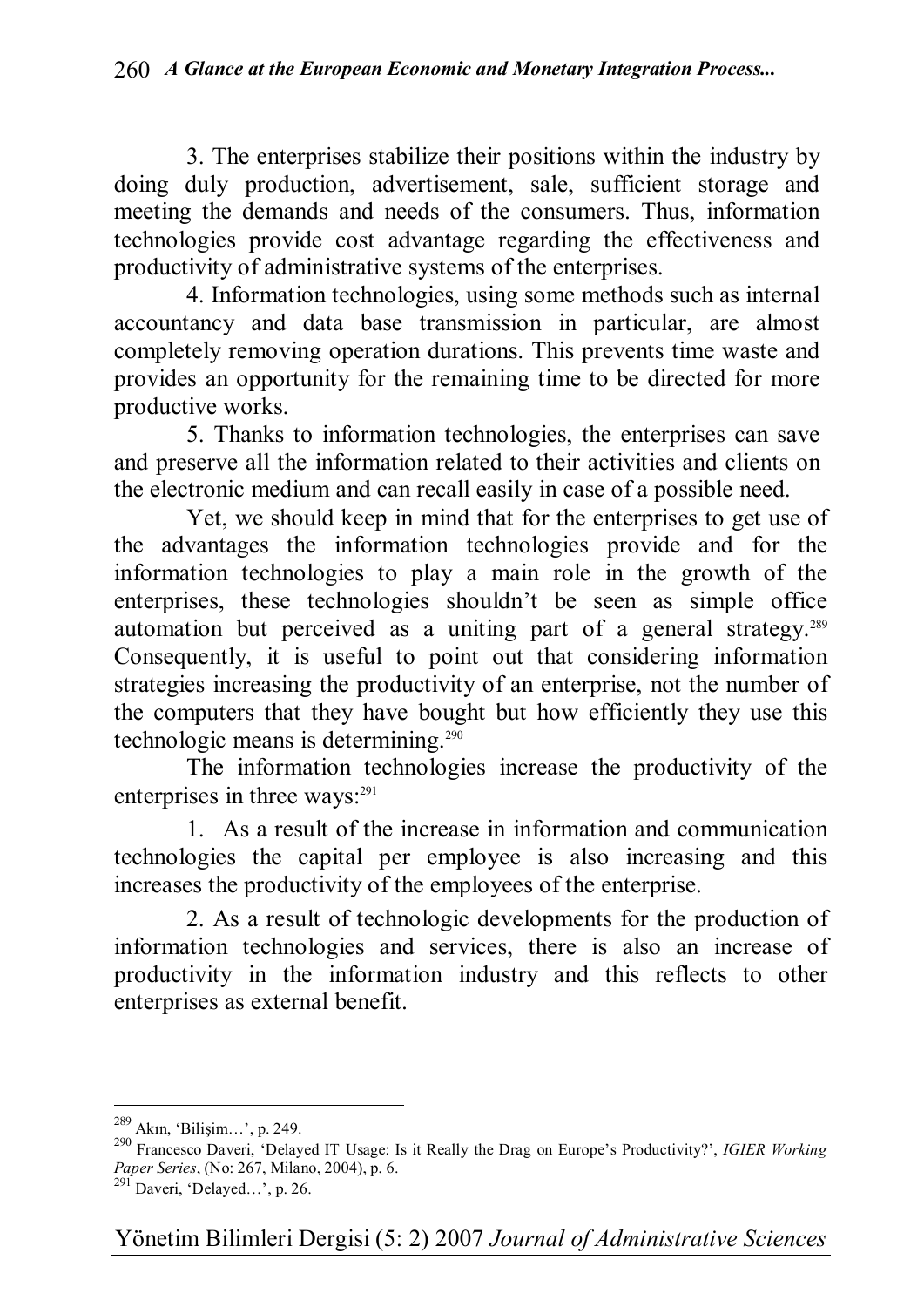3. As the usage of information technologies in a country spreads to all sectors, in general the country economy and specifically the enterprises in the country have a total increase in productivity.

The increase of productivity in the enterprises using information technologies are achieved by changing the strategies of the enterprise, reconstructing the organizational structure, the vocational and technical education of the employees, thus improving their qualities, reducing any kind of costs of the enterprise etc. These developments and the effects of information technologies on the productivity of the enterprises are going to be analyzed in details below.

*3.a. The Effects of Information Technologies on The Strategies of The Enterprises* 

Entering the information age and the advancements in the information technologies have put the traditional administration mentality in an insufficient position and wore out in fact. Thus, the enterprises have to reconsider information and the role of information technologies regarding administrative process and institutional operation. It is an inevitable fact that the information technologies are very effective in the reconstruction of administration strategies and will be even more in the future. As we all know, the main condition of being able to compete in this information age is to follow innovative strategies that depend on technologic development. And innovative strategies can only be applied by the usage of information technologies. The information technologies, which have changed the administrative approach in the business world, are providing the enterprises, which apply themselves the best, be superior in the competitive sense. $292$ 

Information technologies, due to their reciprocal interactions with work processes and enterprise strategies, have been an important factor in creating a strategy. The effects of information technologies on the strategies of enterprises can be analyzed in three levels; sectoral, enterprise and strategic. According to this;<sup>293</sup>

1. Sectoral Level: While changing the structure of the products and services by substituting the physical content with informational content, the information technologies connects the sectors and markets that are previously not related to each other with widespread

 $\overline{a}$ <sup>292</sup> Kök, 'Bilişim…', p. 128.

<sup>293</sup> Akın, 'Bilişim…', pp. 246-247.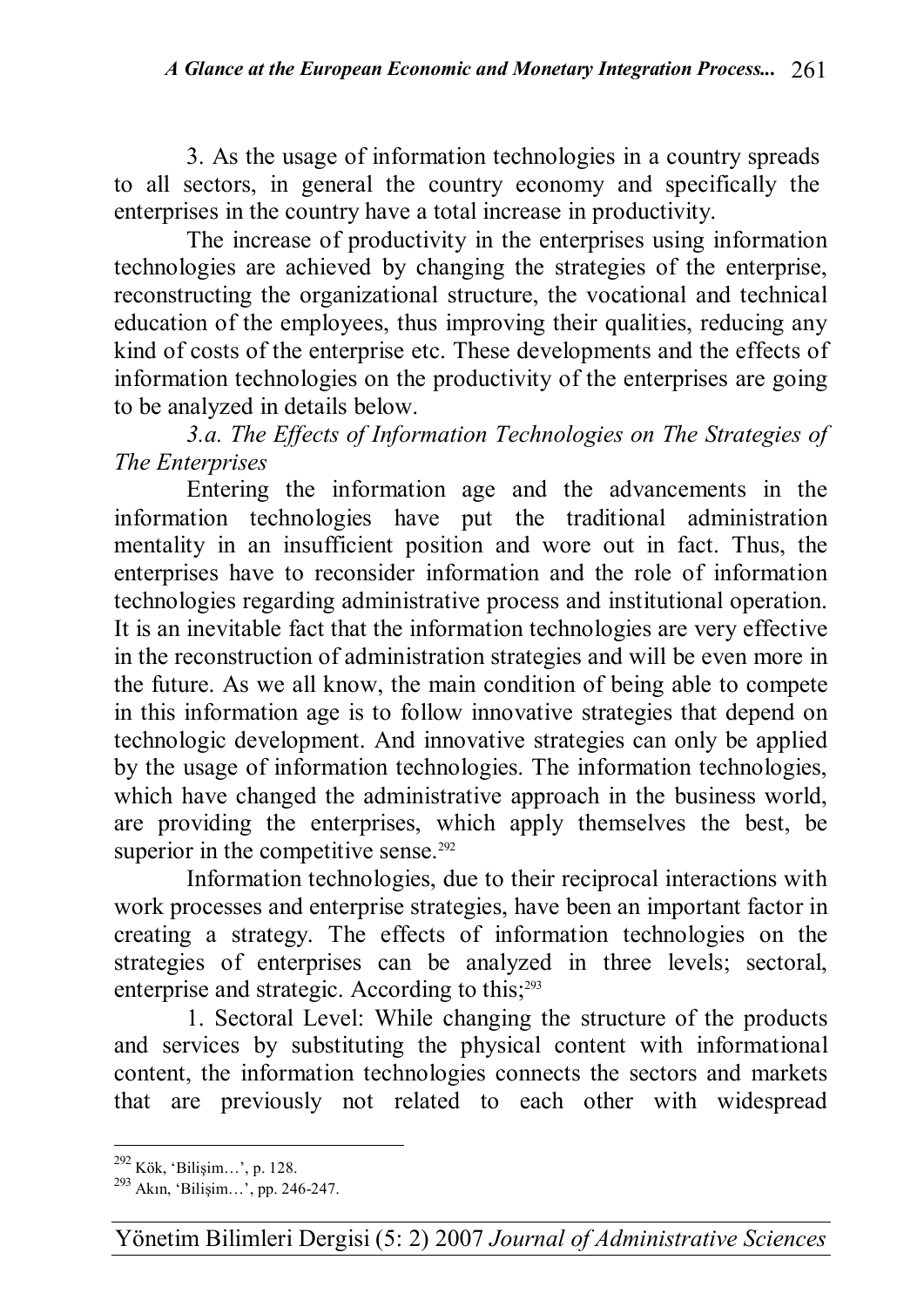communication networks and thus, change the marketing strategies. In addition, information technologies are bettering the cost structures of the enterprises and providing them remarkable advancements in institutional effectiveness and service quality levels. This makes it possible for the enterprises get the output with the lowest cost regarding the production economy and it quickens the product and service diversification. Due to intensive competition, all the enterprises within the field have to keep up with this application and the increasing productivity spreads to the whole sector.

2. Entreprenual Level**:** The strategic effects of information technologies on the entreprenual level are considered as; the effects they have on supplier, consumer, substitute product and services, the effects they have over the enterprises that are entering the sector and their effects on the rival enterprises. The effect of information technologies over the suppliers takes place as it quickens the relationships between supplier and buyer, and makes it more efficient. As for the consumers, the information technologies form a functional chain consisting of suppliers, buyers and customers in particular and create in depth effects in customer-enterprise relationships. In its effect over substitute products and services, information technologies, together with the developments in products and services provided by innovations, have changed the substitute ratio between products and services in some sectors. When their effects on the enterprises, which have recently entered the sector, are analyzed, it can be seen that information technologies are forming important investment fields for the enterprises in order to enter the sector and the industry, and the competition continues according to the advancements in this field. This circumstance has caused the information technologies be a precondition before entering some sectors.

3. Strategic Level: The information technologies, possessing a strategic importance today, have become an important factor for the enterprises to pursue their existence and develop. Especially, in the strategic level, the information technologies are creating important effects by providing low cost leadership and diversifying products, heading to new markets. In a similar approach, information technologies provide the opportunity for the details of the customers to be accumulated and analyzed which can be advantageous for the enterprises.

The firms getting use of the advantages, the information technologies are providing in sectoral, entreprenual, and strategic level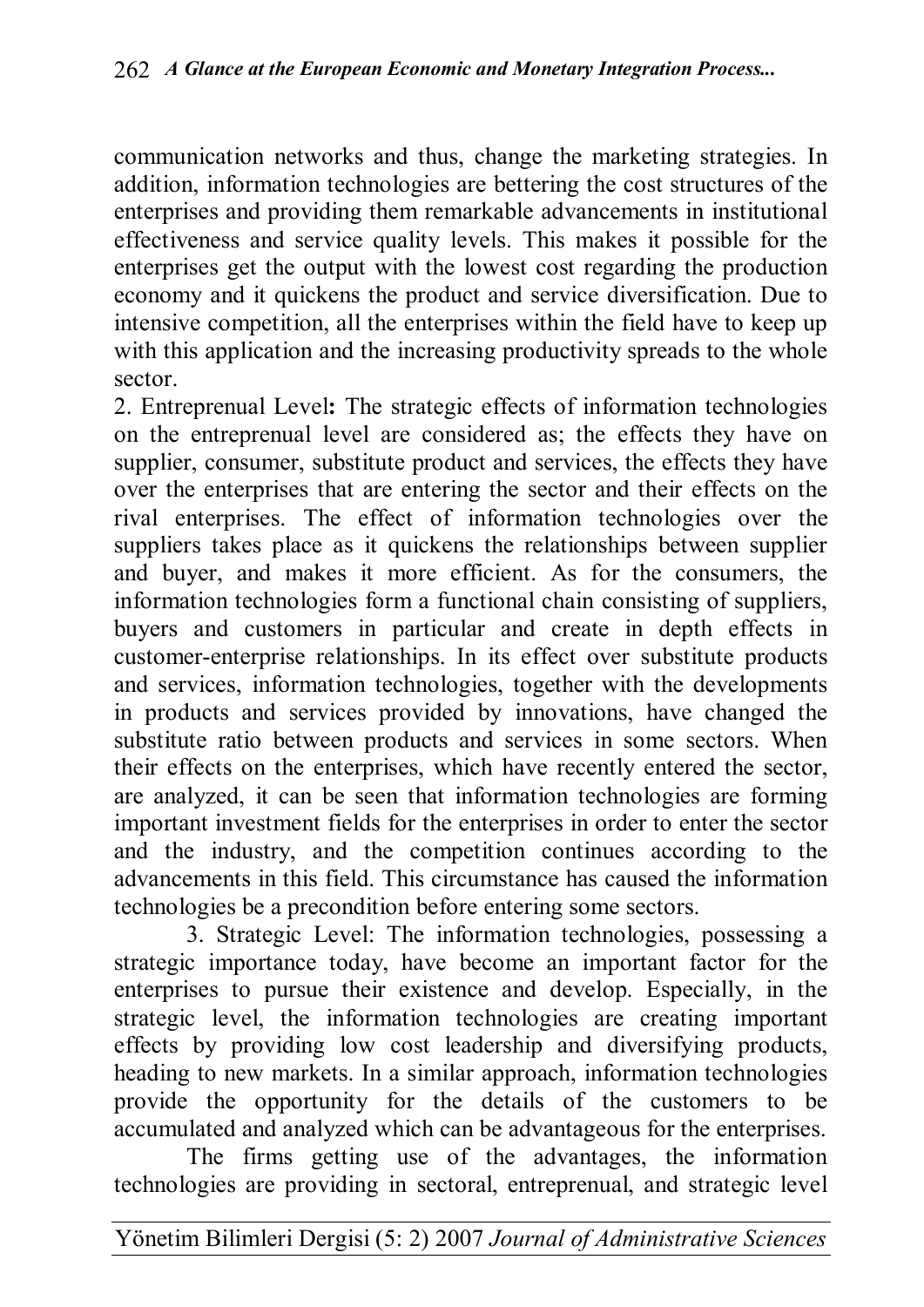for the enterprises, will have productivity increase, and thus, their costs will reduce, they will have an effective customer portfolio, will enhance their competitiveness, will easily enter new markets with a strong administration. They will provide themselves a lot of strategic advantages and have more effective and productive structures. These are important facts to be considered.

*3.b. The Effects of Information Technologies on Organizational Structure* 

One the important effects of information technologies on enterprises regarding organizational structures is that it results in organizational shrinkage. Together with the decrease in the number of the staff and bureaucratic processes, the structure of the organization also narrows. The communication within the organization and outside the organization become more efficient, thus the effectiveness of the administrator decision increases.<sup>294</sup>

Whether the information technologies will lead to centralization of organizational structure or decentralization is a matter of discussion. According to this, some views are supporting that the coordination of the functions of information technologies within the computer medium are strengthening the centralist inclination, and claiming the information technologies are shifting the decision taking power to upper levels and within this context, even the middle level administrators who are transferring the information to upper level will disappear. On the other hand, some other thoughts are of the opinion that usage of information technologies won't centralize the organizational structure, on the contrary decentralize it. The general belief in this issue is that if a centralist structure is adopted in the usage of information technologies there will be a centralist structure; if decentralism is adopted then there will be a decentralist organizational structure. Today, this opinion is having a lot of support and that usage of information technologies aren't directly determining on the organizational structure, yet the structure that is developed according to the aims of the organization is affecting the usage of information technologies is more accepted.<sup>295</sup>

 $\overline{a}$ 

Yönetim Bilimleri Dergisi (5: 2) 2007 *Journal of Administrative Sciences*

<sup>&</sup>lt;sup>294</sup> Halim Kazan, Himmet Karadal and Mutlu Uygun, 'Bilişim Teknolojilerine Geçiş Sürecinde Küçük ve Orta Ölçekli Sanayi İşletmelerinin Temel Üretim ve Yönetim Sorunları: Aksaray Örneği', http:// www.emu.edu.tr/smeconf/turkcepdf/bildiri\_43.pdf, 10.04.2007.<br><sup>295</sup> Kök, 'Bilişim…', pp. 132-133.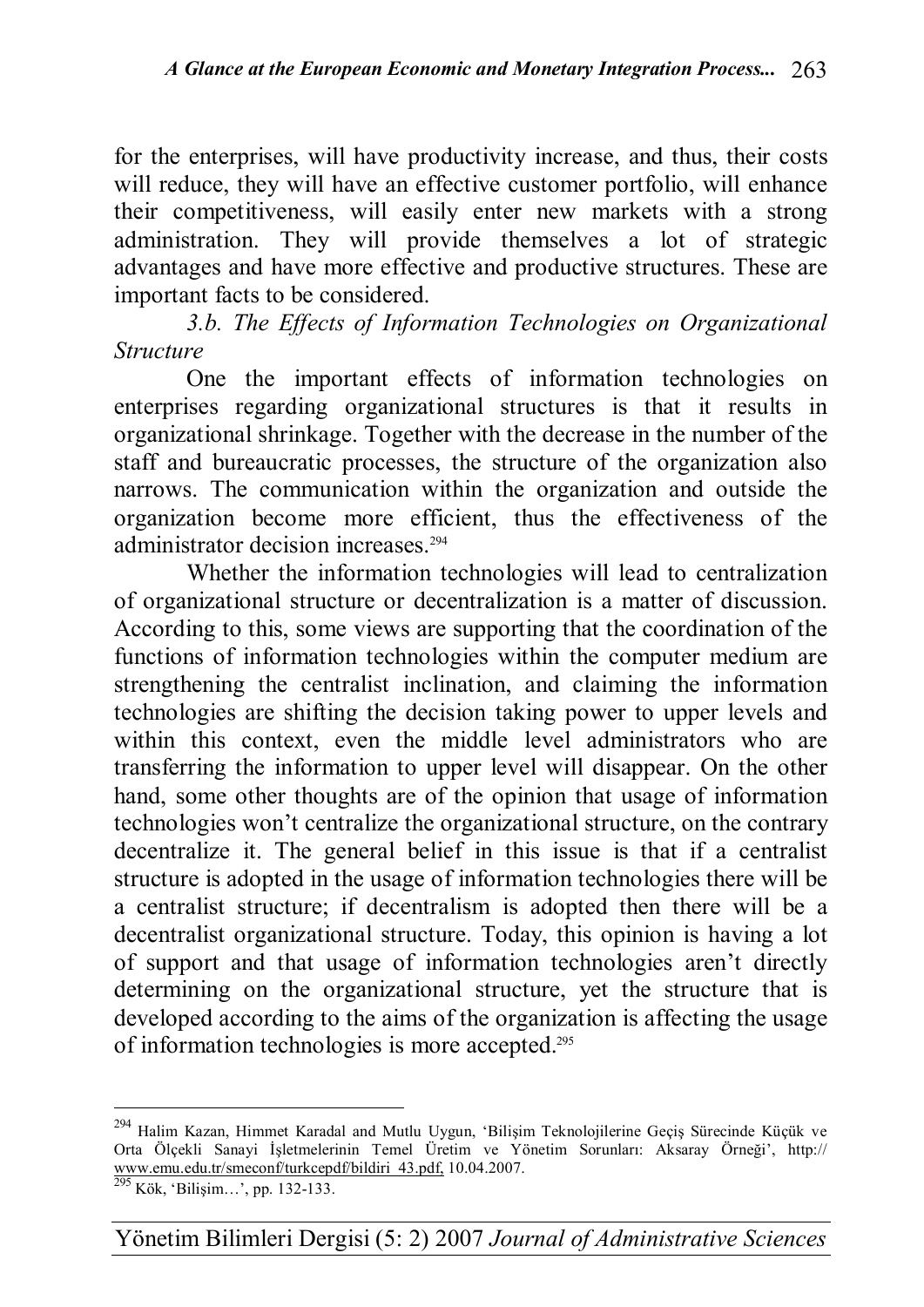Information technologies rearrange the distribution of employees in the enterprises according to vocational and technical education and consequently in favor of the ones who are more knowledgeable, and the decision making authority and organizational structure is getting shaped according to the situation.<sup>296</sup> Together with the start of the usage of the information technologies in the enterprises some of the workers are replaced with computers. With this application, a new organizational level involving supervision and administration is formed and the need for authority assignments has disappeared. By this way, for the information based organizations, which are operating with the opportunities the information technologies are providing, the need to form a separate organizational level for the supervision function, which is mostly data processing, vanished. Owing to this, the information technologies are decreasing the number of positions in the enterprises and bringing the organizations from hierarchic structures to plain organizational structures. Besides the decrease in the number of administration positions in the enterprises, it will be possible for the works to be done more efficiently and more carefully by the help of information technologies and the enterprises will be institutions that can work more productively.<sup>297</sup>

Eventually, within a small organization structure the bureaucratic oriented delays and lubberliness won't be there thanks to information technologies and at the same time the information workers in the middle level will be replaced with the equipments of information technologies. Thus, the organizational structure will be affected positively and this will increase the productivity of the enterprise.

The usage of information technologies provides remarkable amenities while setting up an innovative administration and a solid organizational structure. After this kind of a organization structure has been set up, the enterprises will employ educated and experienced employees and if they can increase their investments in favor of the innovative technologies they will be able to gain considerable developments. For the firms that can set up such kind of an organizational structure consisting of positive and encouraging elements,

 $\overline{a}$  $^{296}$  Ramirez, 'The Influence...', p. 3.

 $^{297}$  Kök, 'Bilisim...', p. 136.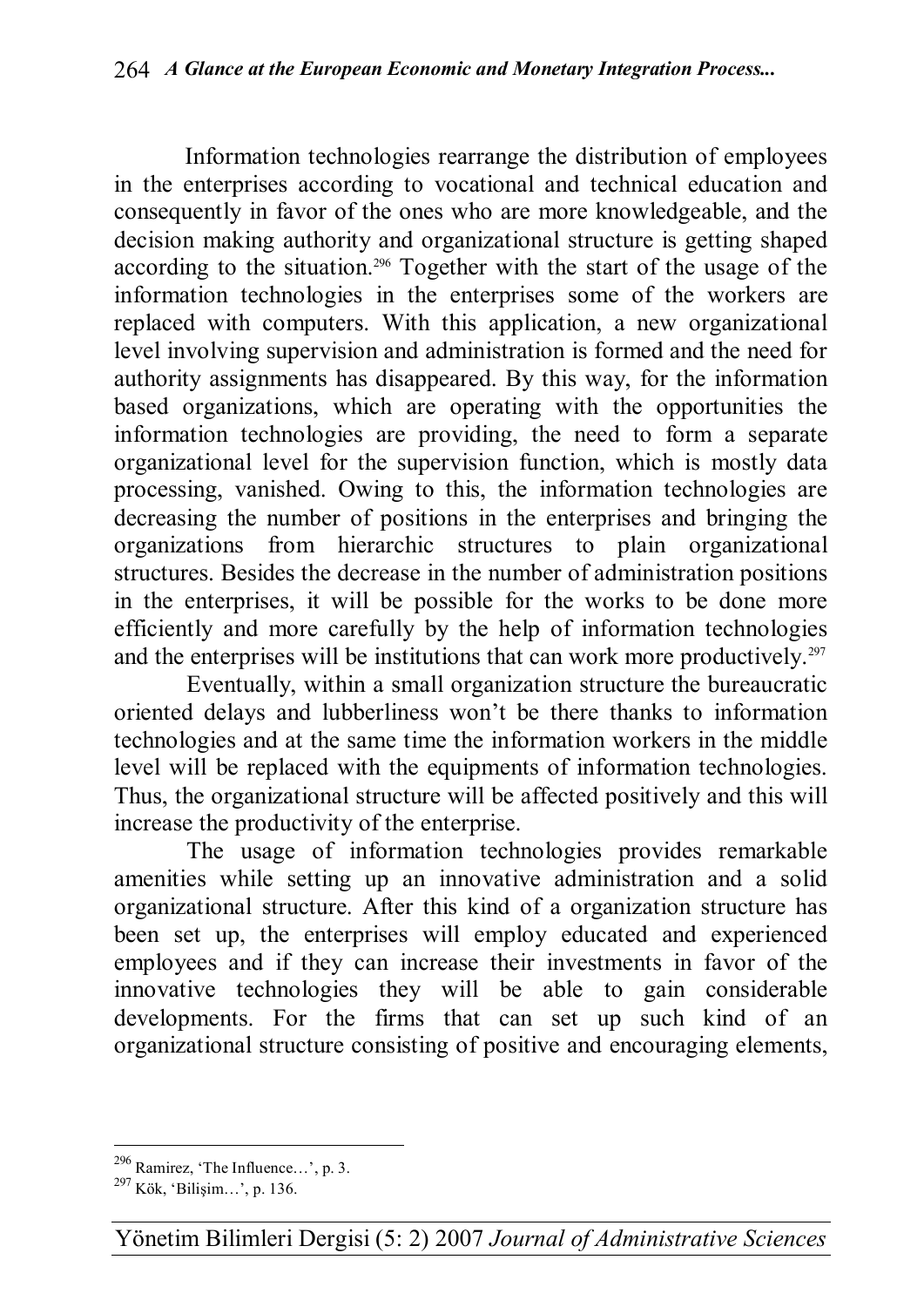now the productivity and new technology cycle will emerge and it is only rational that this will bring more innovations and more productivity.<sup>298</sup>

*3.c. The Effects of Information Technologies on Staff Structure*

Together with technologic developments in the occupation and administrative structure, it creates and contributes to the productivity of the employees and this situation is forming big changes within the employment structures of the enterprises. The increasing productivity of the employees makes it possible to get the same amount of output by using less input. In this process, the employees being more efficient and qualified are one of the most important effects of information technologies over labor factor. As labor factor is used with less cost and more productively, the productivity of the enterprises will increase directly.<sup>299</sup>

In addition to information technologies developing the enterprise employees' vocational skills and talents, and increasing their productivity, another thing that has emerged regarding the ones working in the enterprises is the reduction in the number of the employees working in the enterprises since, due to technologic innovations, computers, internet, data saving tools etc. took place of workers who were working in fields such as data collection, evaluation, transmission and safekeeping. Information technologies are operating better than employees regarding data collection and evaluation. After these technologies had been introduced, the jobs of officers in the middle positions working as information workers, some of the secretaries, some sales and buying representatives, some controllers and supervisors working in the controlling and supervising departments were started to be done by electronic equipments and the labor cost for the enterprises have decreased.<sup>300</sup>

Today, together with the technologic developments and changes as a result of globalization, unification of the firms and new firm organizations, the demand for unqualified man power is gradually diminishing. Today, employees who have improved themselves in the vocational and technical grounds, who have brain power rather than man

<sup>298</sup> Thomas Hempell, ' What's Spurious, What's Real? Measuring the Productivity Impacts of ICT at the Firm-Level', *Empirical Economics*, (Vol. 30, 2005), p. 430.

<sup>&</sup>lt;sup>299</sup> Jeremy Greenwood, 'The Third Industrial Revolution: Technology, Productivity and Income Inequalit', *Economic Review*, (Federal Reserve Bank of Cleveland, 35-2, Second Quarter 1999), p. 10.

<sup>300</sup> Greenwood, 'The Third…', p. 10.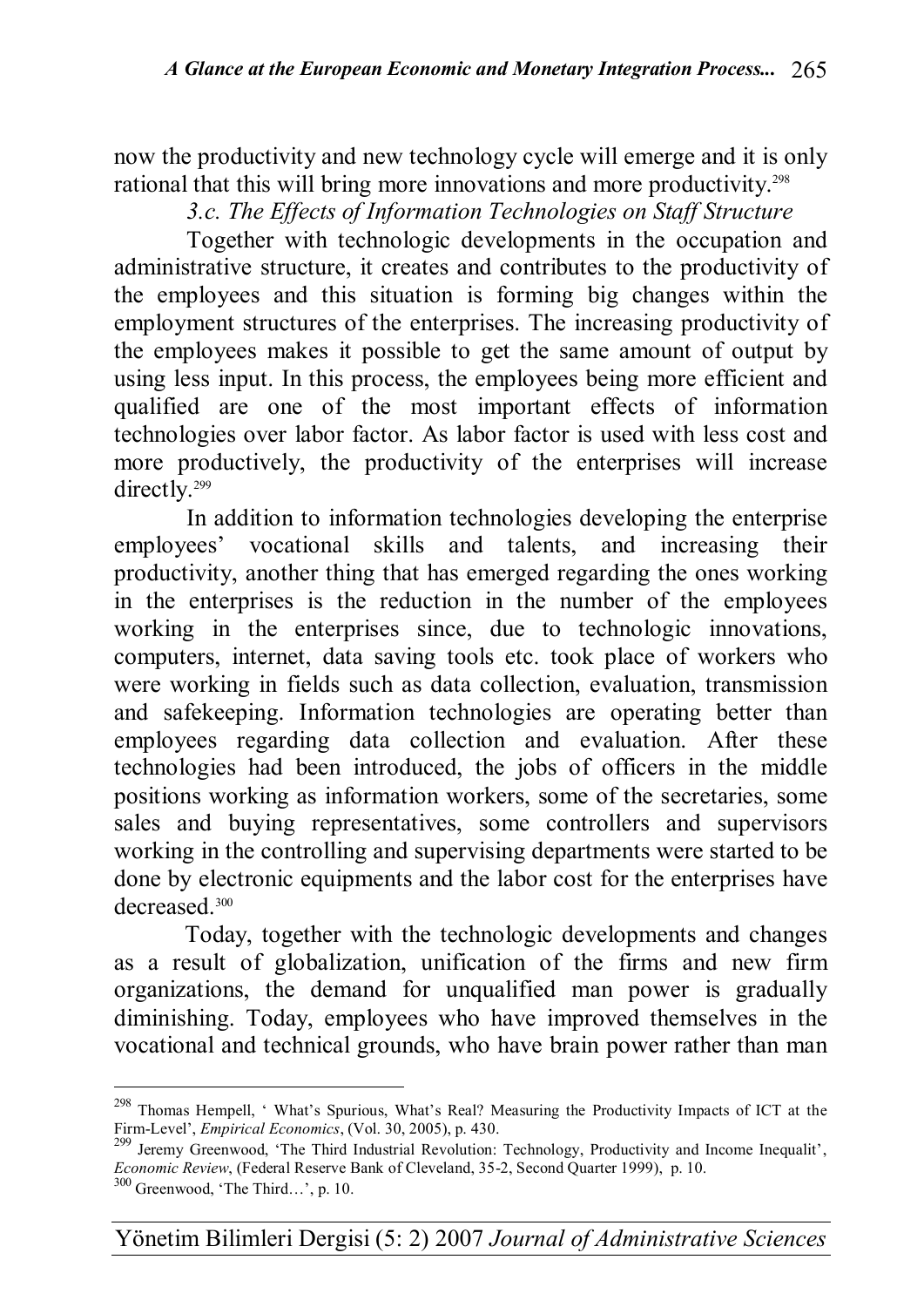power, are preferred by the enterprises. Thus, the enterprises that can include these kinds of employees to their organizations, can have high rates of productivity increases and head for the sector leadership.<sup>301</sup>

*3.d. The Effects of Information Technologies on the Costs of Enterprises*

While setting up and using the information technologies, which are important strategic elements within the information development and evaluation capacities of the enterprises, some kind of expenses rooting from information technologies themselves such as equipment investments, software development expenses, the education and bettering of the employees who are going to use the technologic means and the expenses being made to maintain and support them constitute some amount of money to be spent and thus increase the costs in the beginning. These expenditures are necessary cost elements in order for the attainment, processing and development of information, and make it compatible for activities of the enterprise.<sup>302</sup>

However, the enterprises are focusing on the profit maximization since once the information technologies are set up, they decrease the general costs, increase the sales, increase employee and system productivity and more importantly the operational productivity, strengthen the competitiveness aspect of the firm, they don't pay too much attention to the expenditures mentioned above. And this portrays the main reason lying under the continuously increasing investments being made by the enterprises on information technologies in the globalizing world.<sup>303</sup>

The usage of information technologies can reduce the costs of an enterprise in many ways. For instance, if information technologies are being the substitute for a more expensive production factor it means the costs for the same amount of output will be lower. The development in the processing and transmitting of information technologies will lower the costs and at the same time contribute to the easier adaptation of the enterprises to the changes within the organizational structure. The lessening effect of information technologies over the costs of enterprises

 $301$  Yücel, 'Türkiye'de...', p. 95.

<sup>302</sup> Ramirez, 'The Influence...', p. 42.

<sup>303</sup> Aylin Ataay, 'Information Technology Business Value: Effects of IT Usage on Labor Productivity', *Journal of American Academy of Business*, (Vol. 9,No: 2, Cambridge, September 2006), p. 230.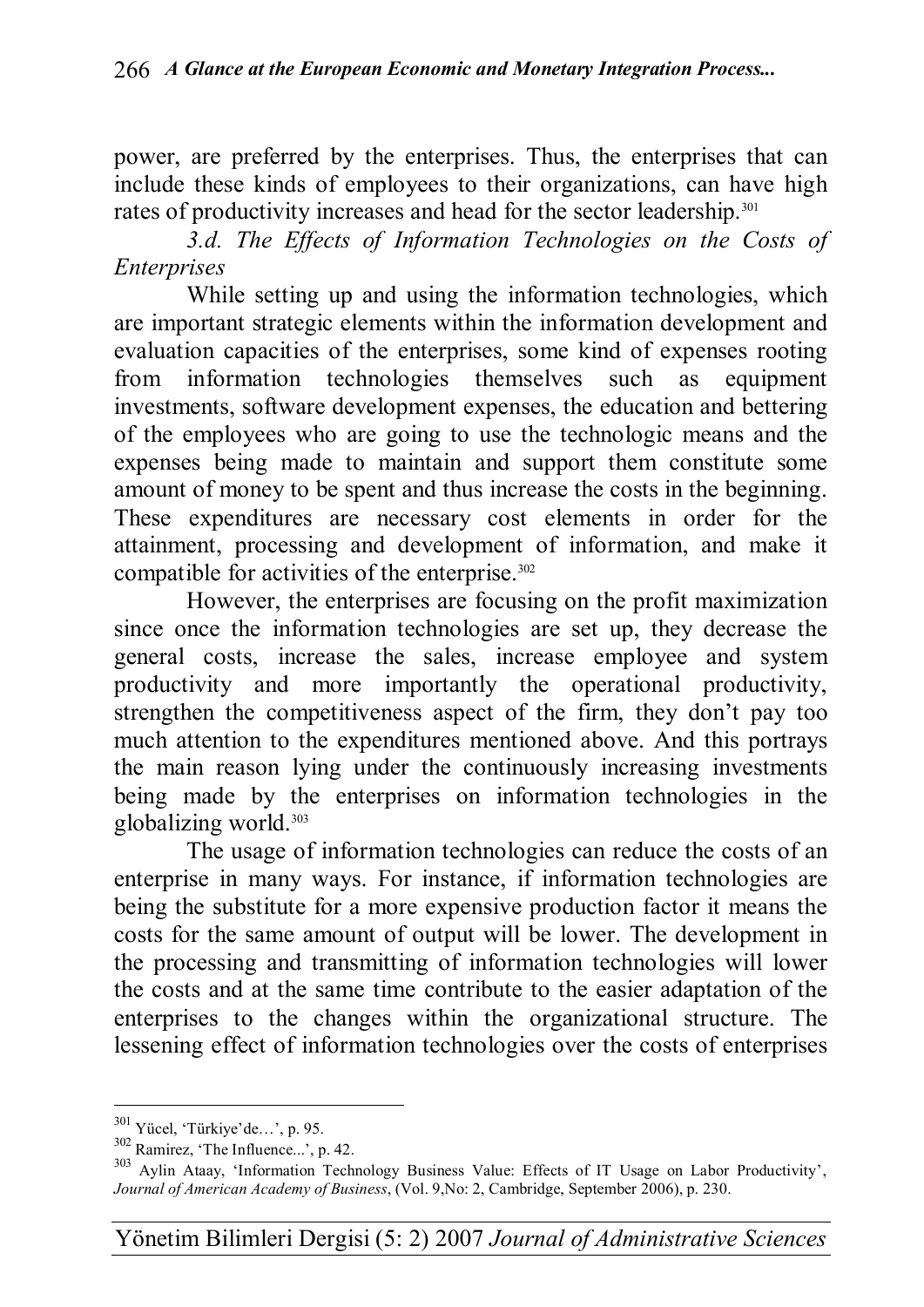can be analyzed in three aspects; the external coordination costs of the enterprises, the internal coordination costs and operational costs: <sup>304</sup>

1. External Coordination Costs: The effect of information technologies over external coordination costs are lessening. At this point; information technologies provide flexibility of the production processes, axe the hardships rooting from geographical limitations and the costs, enable the safekeeping of the information once it is acquired and be used again when necessary and let the non-expert employees of the enterprise improve their knowledge accumulation and lessen the external coordination costs. At the same time, information technologies let the suppliers and customers communicate at any time and hear about the innovations in the market immediately. Thus, preventing the possible negations that can root from asymmetric information beforehand and let the enterprises structure a more productive cost. This helps the enterprises in decreasing their disadvantages rooting from external grounds to minimum.

2. Internal Coordination Costs: Information technologies provide the information transfer among the hierarchic units within the enterprise, safekeeping of the necessary information and enable it to adapt to the enterprise. At the same time, it lessens the disadvantages rooting from lack of information to minimum when a quick decision has to be made and enables the enterprises to lessen their internal coordination costs. Moreover, an effective controlling and supervising network would reduce the costs to minimum and enable the enterprises work more productively.

3. Operational Costs: The operational costs of an enterprise are the costs that are handled in the production process and the costs faced during the marketing of the products. The greater amount of information technology the enterprises have, the easier the attainment, safekeeping and processing of the information is. This won't bring extra cost to the enterprises if the information is required again within the production process. The costs will be able to be reduced within all the units related to the information and participating in the production process. Together with the enlargement of the information technologies, the network of suppliers and the customers of the enterprises will become broader and the incomes will increase. At the same time, since all the information

 $\overline{a}$  $304$  Ramirez, 'The Influence...', pp. 44-48.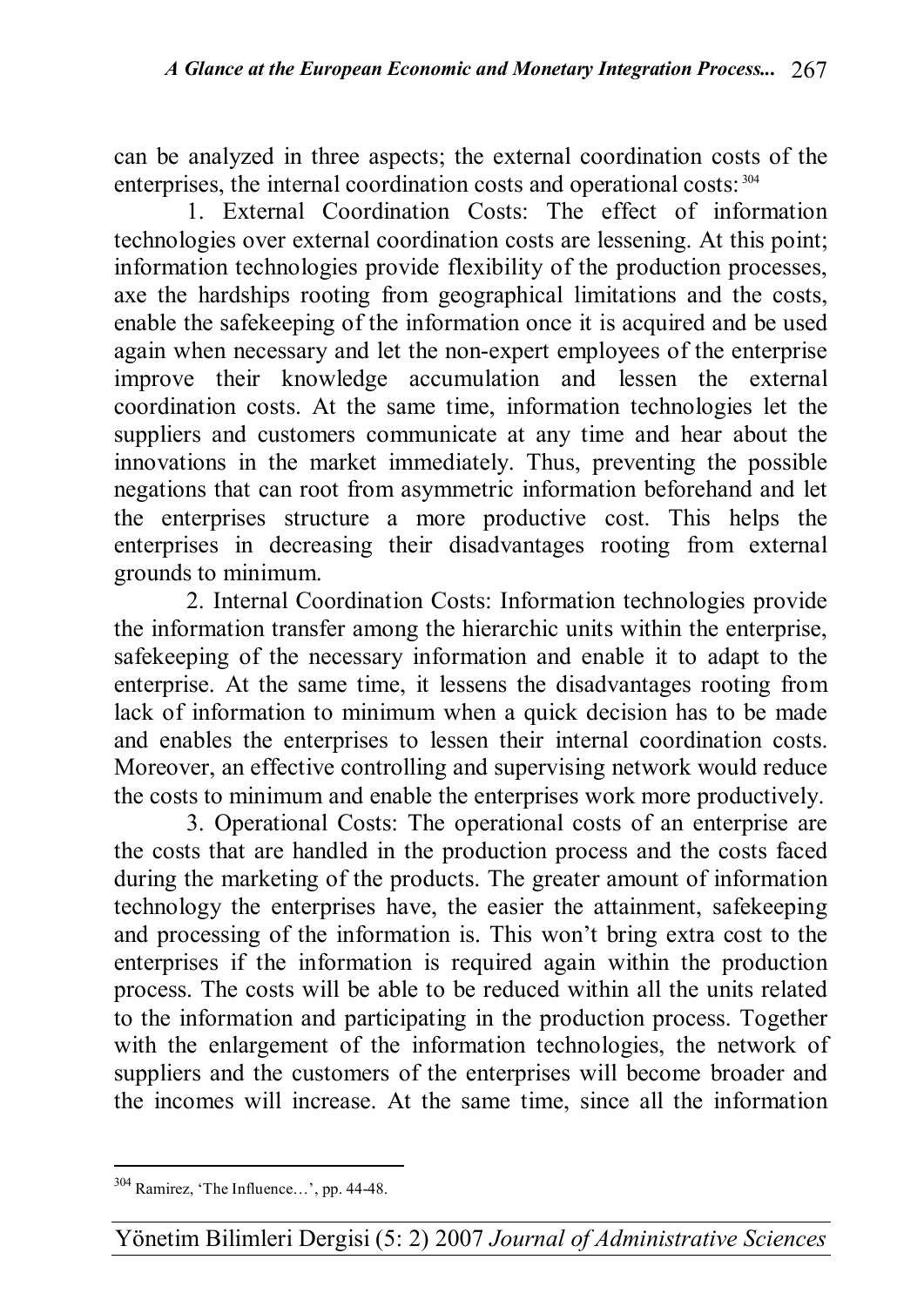transmitted to these extra institutions or individuals will have already been stored and used, there won't be any costs.

The cost lessening effect of information technologies on external and internal coordination costs and operational costs encourage the enterprises get use of these technologies. This also gives rise to the usage of information technologies by the enterprises while they arrange their firm sizes and organizational structuring to get maximum productivity.

Together with the positive affects of the information technologies over the strategies and organizational structures of the enterprises, if the enterprises take rear office applications such as finance and human resources, the supply chain applications such as buying, storage management and forwarding, and the applications intended for sales and marketing such as customer and campaign management, to the electronic medium in parallel with elements that enable the employees be more productive and lessen costs, their productivity will increase.

Thus, the surveys are supporting this opinion and show that the investments that are made for information technologies are increasing the productivity of the enterprises. The studies conducted together with the Euro region indicates that the sectors, which have produced information and communication technologies during the 1990's, are way ahead of all the other sectors both in the output and productivity level and this also supports the case. At the same time, the increase of productivity within the enterprises that produce information technologies spread to the enterprises that started using these technologies in time and this led to total factor productivity increase of information technologies regarding all the economies.<sup>305</sup>

Another point concerning the productivity of the information technologies is that the big scale companies are investing on information technologies more than the small scale ones. As a matter of fact, in a survey carried out between the years 1992-1997 in Los Angeles, it is pointed out that the firms that were having the most productivity increase (%66) were the biggest scaled ones while between the same years the small and middle scaled enterprises had a smaller productivity rate of %32. The fact that the big firms invested on the information technologies the most and cared for them displays that one of the main reasons of

<sup>&</sup>lt;sup>305</sup> Focco Vijselaar and Ronald Albers, 'New Technologies and Productivity Growth in the Euro Area', *Empirical Economics*, (Vol. 29, 2004), p. 632.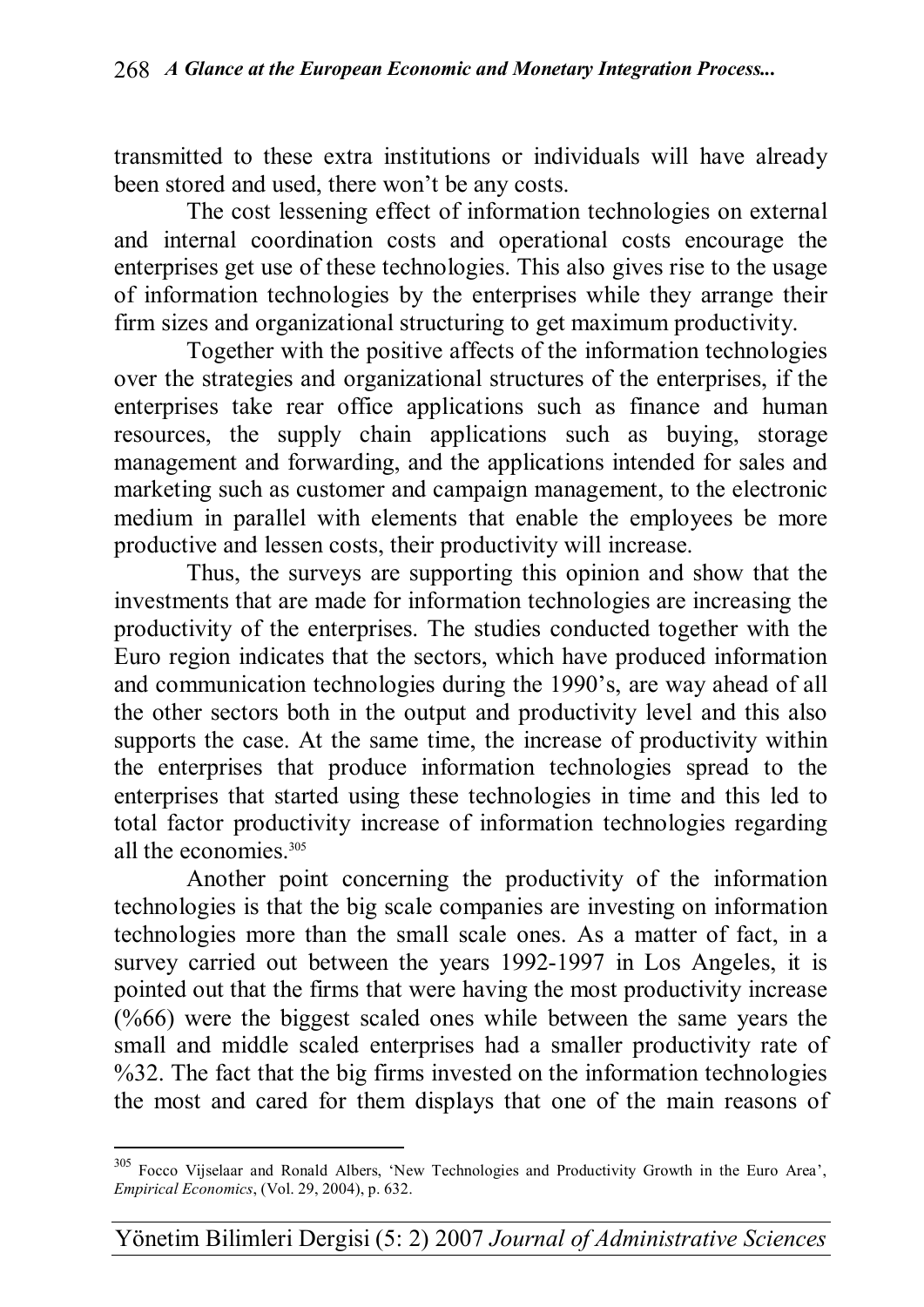productivity increase is the investments made on information technologies.<sup>306</sup>

It is an important point to be stressed out that the enterprises that will have the most productivity within information technologies will be the ones that are able to internalize new technologies within themselves better than the others and that are having complementary factors such as having educated and experienced employees, innovative administration mentality and a solid organizational structure.<sup>307</sup> But at this point it should also be mentioned that information technologies alone won't be enough to increase productivity. According to this, if information technologies are applied as a part of the whole in order to increase the performance of the enterprise and could be united with elements such as highly educated man power, right and efficient administration, they are one of the means that can play the lead in increasing the productivity of the enterprises.<sup>308</sup>

#### **CONCLUSION**

The ever increasing importance of the information within the economic and social life results in the enterprises' gradually increasing investments on information technologies and the reconstruction of organizations with the support of technology. Today, the enterprises attach more importance to information technology based innovations such as information, patent, brain power, copyright etc. This provides enterprises a lot of advantages such as reducing the costs, which is the main one, transforming the organizational structures into more efficient ones and axing risk elements and asymmetric information during decision making process. The best part of all these advantages for the enterprises is that they provide remarkable increases in the productivity.

In this globalizing economy, for the firms to exist and continue profiting, there has to be continuous growth and increase in competitiveness. With the importance given to the productivity factor, which is the key to obtaining this power, the enterprises inclined to invest more on information technology starting in 1990's in particular. The increasing expenses of information technologies and their usage provided the

<sup>&</sup>lt;sup>306</sup> Ken Dozier and David Chang, 'The Effect of Company Size on the Productivity Impact of Information Technology Investments', *Journal of Information Technology Theory and Application*, (Vol. 8, No: 1, 2006), p. 44.

<sup>307</sup> Hempell, 'What's…', p. 430.

<sup>308</sup> Greenwood, 'The Third…', p. 6.